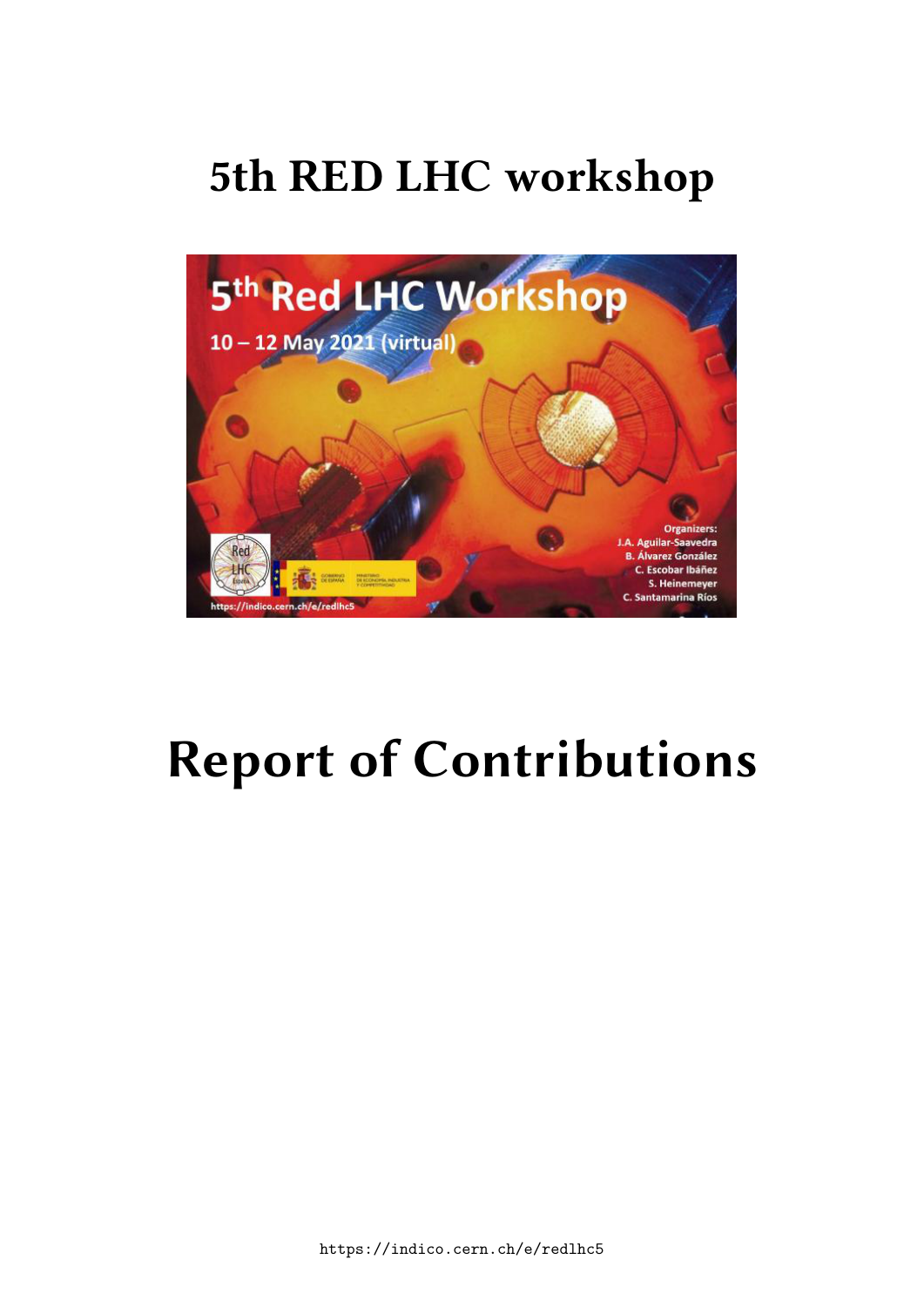5th RED LHC wo … / Report of Contributions Welcome

Contribution ID: 1 Type: **not specified** 

## **Welcome**

*Monday, May 10, 2021 9:30 AM (15 minutes)*

**Session Classification:** Anomalies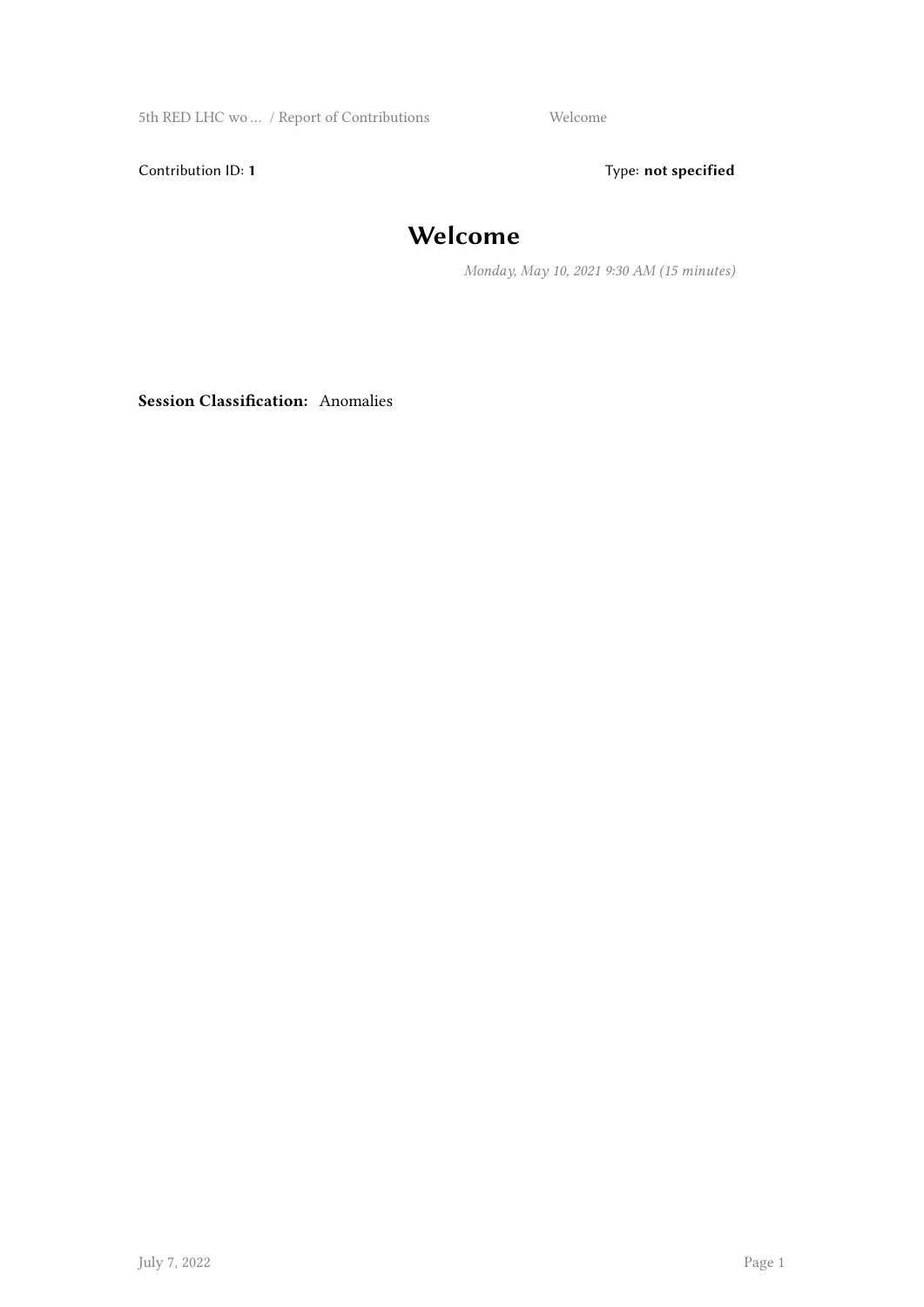Contribution ID: 2 Type: **not specified** 

#### **Topping-up multilepton plus b-jets anomalies at the LHC with a Z' boson**

*Monday, May 10, 2021 9:45 AM (15 minutes)*

**Primary author:** JUSTE ROZAS, Aurelio (ICREA and IFAE (ES)) **Presenter:** JUSTE ROZAS, Aurelio (ICREA and IFAE (ES)) **Session Classification:** Anomalies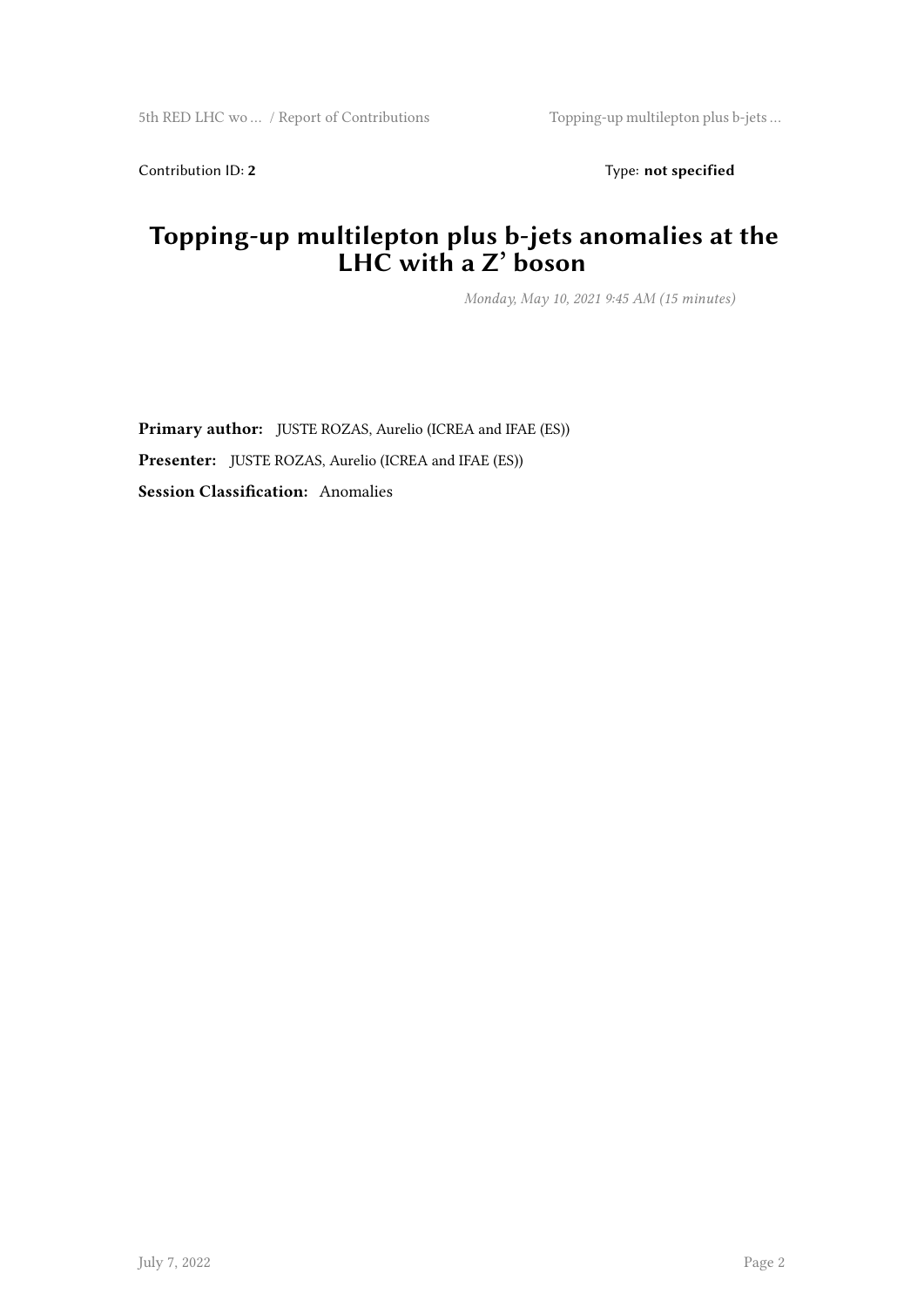Contribution ID: 3 Type: **not specified** 

#### **Systematic approach to B-physics anomalies and t-channel dark matter**

*Monday, May 10, 2021 10:00 AM (15 minutes)*

**Primary author:** Dr MESCIA, Federico (Universitat de Barcelona) **Presenter:** Dr MESCIA, Federico (Universitat de Barcelona) **Session Classification:** Anomalies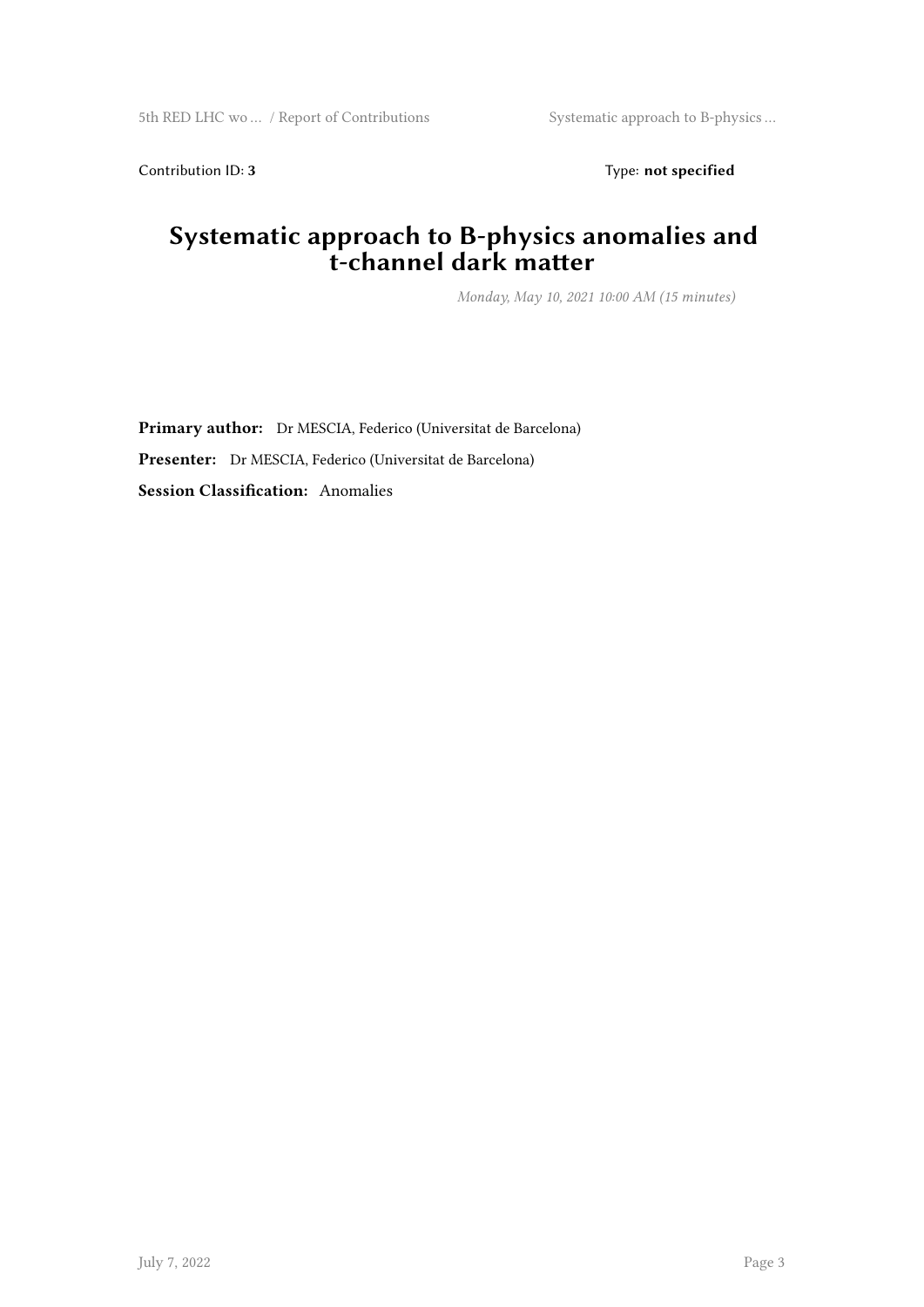Contribution ID: 4 Type: **not specified** 

#### **Lepton Flavour Universality tests at the LHCb experiment**

*Monday, May 10, 2021 10:15 AM (15 minutes)*

**Primary author:** GIOVENTU, Alessandra (Universidade de Santiago de Compostela (ES)) **Presenter:** GIOVENTU, Alessandra (Universidade de Santiago de Compostela (ES)) **Session Classification:** Anomalies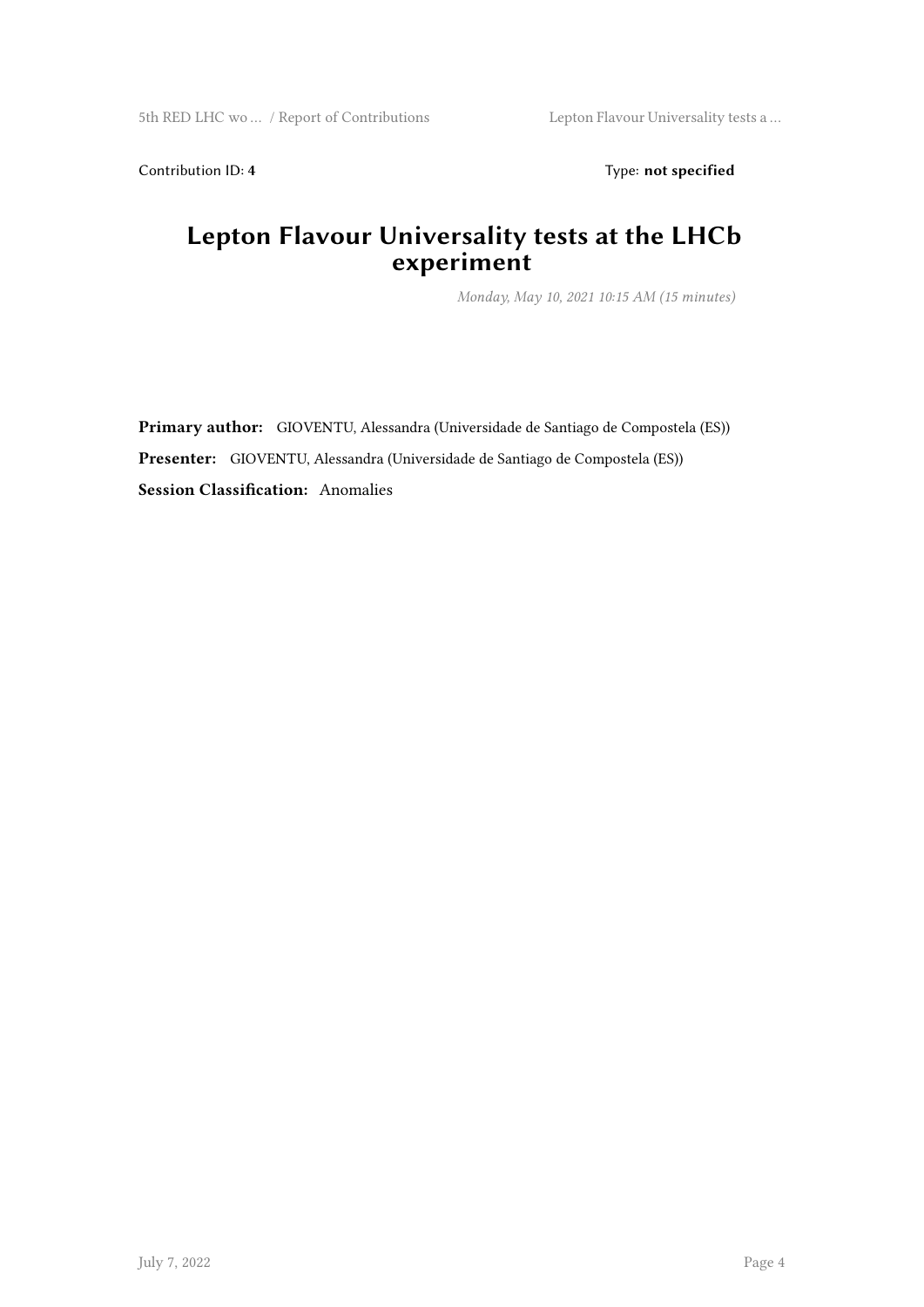5th RED LHC wo ... / Report of Contributions  $Bs \rightarrow \mu\mu$  analysis

Contribution ID: 5 Type: not specified

## **Bs → μμ analysis**

*Monday, May 10, 2021 10:30 AM (15 minutes)*

**Primary author:** MOMBÄCHER, Titus (Universidade de Santiago de Compostela (ES)) **Presenter:** MOMBÄCHER, Titus (Universidade de Santiago de Compostela (ES)) **Session Classification:** Anomalies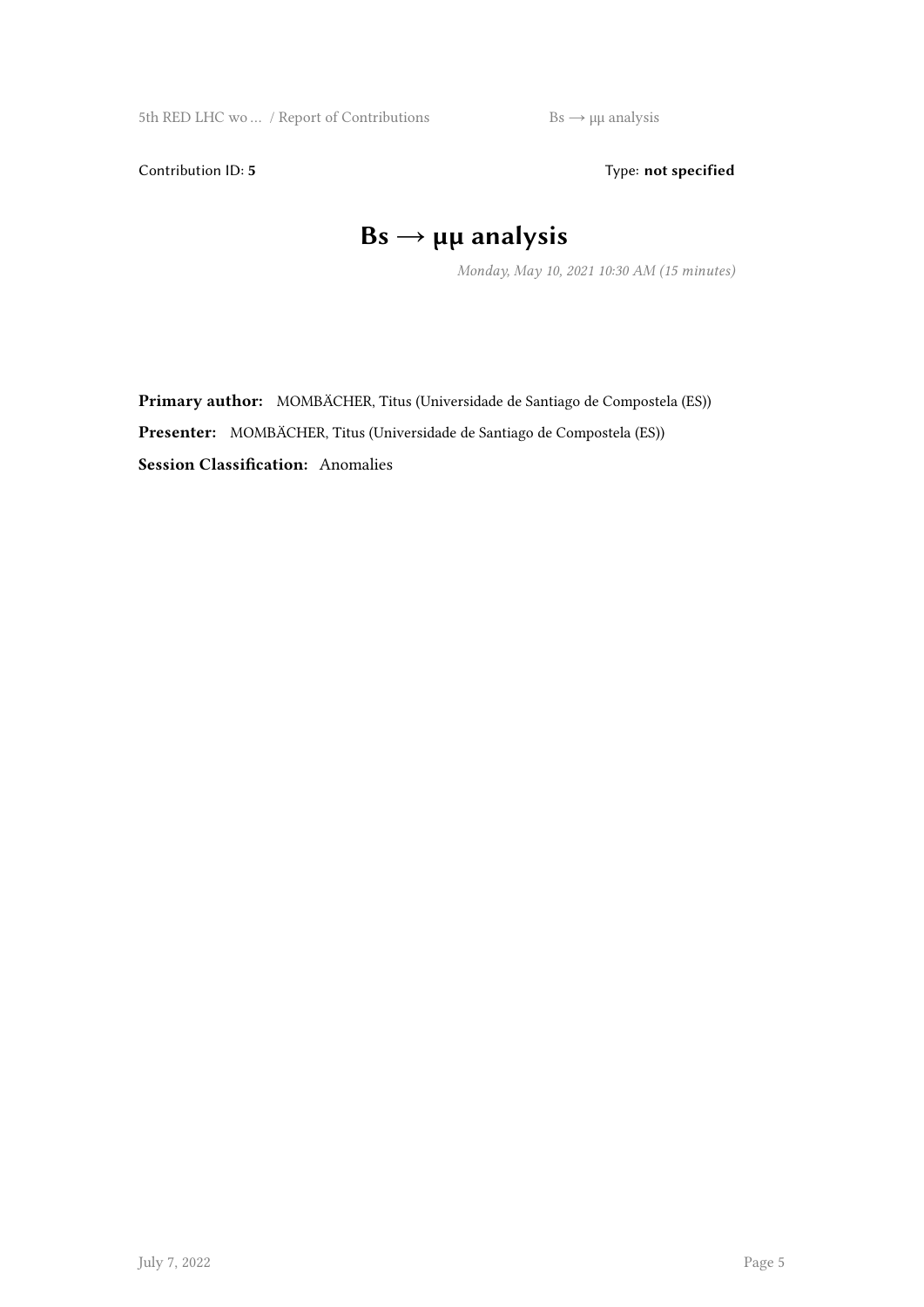5th RED LHC wo ... / Report of Contributions Search for EWK production of cha ...

Contribution ID: 6 Type: not specified

#### **Search for EWK production of charginos and neutralinos in pp collisions at 13 TeV at CMS**

*Monday, May 10, 2021 11:30 AM (15 minutes)*

**Primary author:** ERICE CID, Carlos Francisco (Universidad de Oviedo (ES)) **Presenter:** ERICE CID, Carlos Francisco (Universidad de Oviedo (ES)) **Session Classification:** Beyond the Standard Model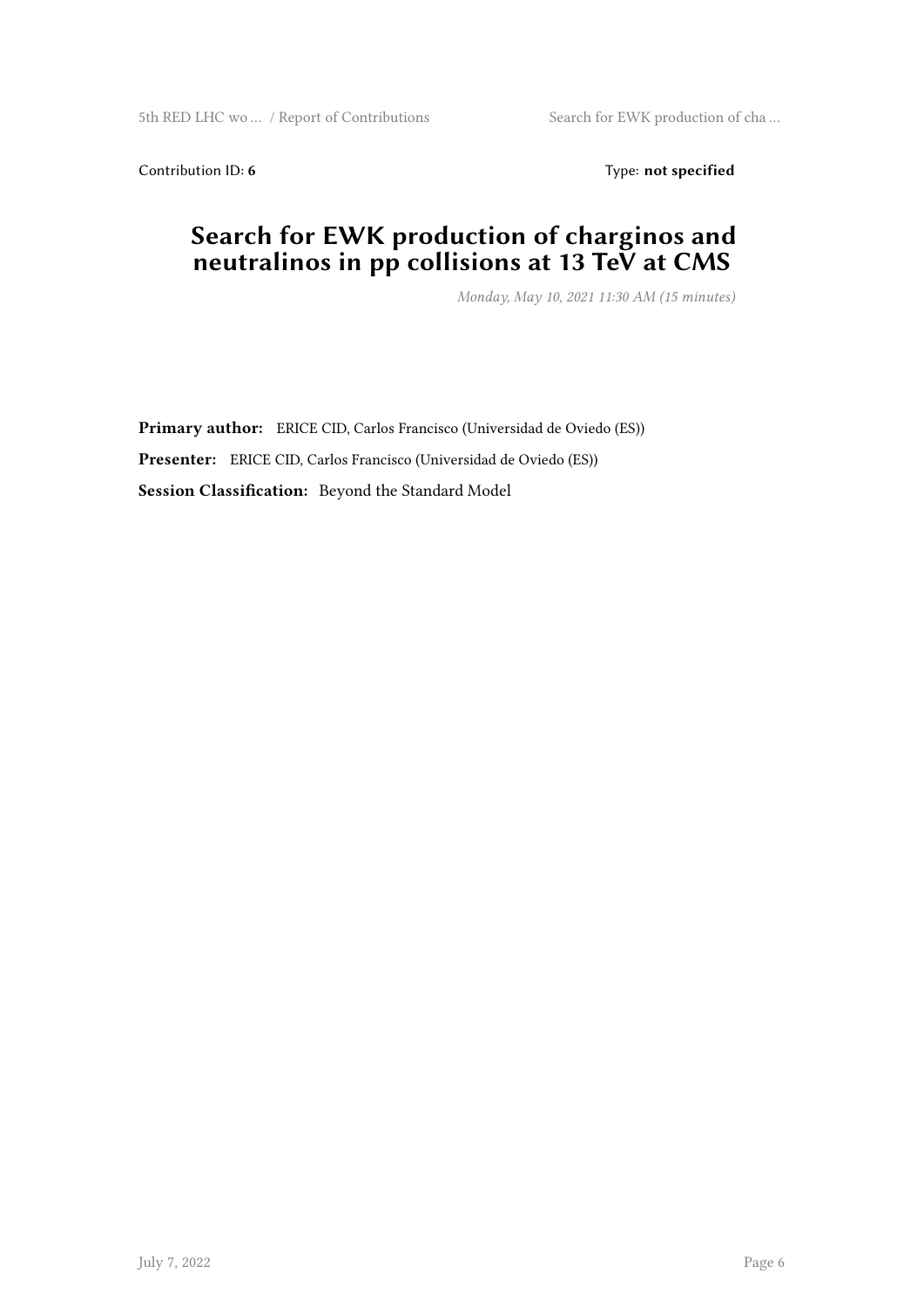Contribution ID: 7 Type: **not specified** 

## **Search for light stop pairs in 2L final state at CMS**

*Monday, May 10, 2021 11:45 AM (15 minutes)*

**Presenter:** GONZALEZ, Juan (Universidad de Oviedo (ES)) **Session Classification:** Beyond the Standard Model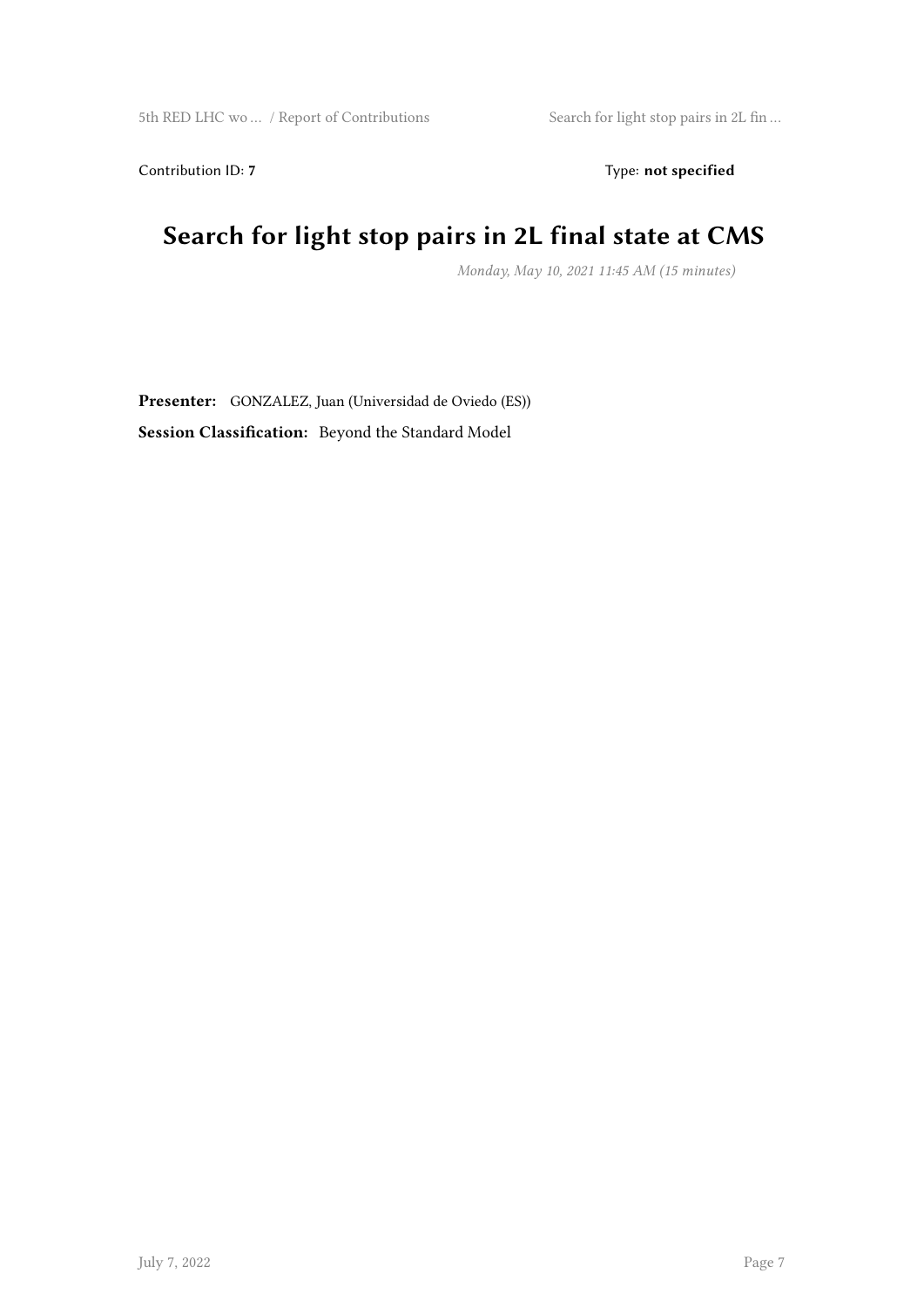Contribution ID: 8 Type: **not specified** 

#### **Searches for new physics in lepton and missing transverse momentum final states in CMS**

*Monday, May 10, 2021 12:15 PM (15 minutes)*

**Primary author:** BACHILLER PEREA, Irene (Centro de Investigaciones Energéti cas Medioambientales y Tecno)

**Presenter:** BACHILLER PEREA, Irene (Centro de Investigaciones Energéti cas Medioambientales y Tecno)

**Session Classification:** Beyond the Standard Model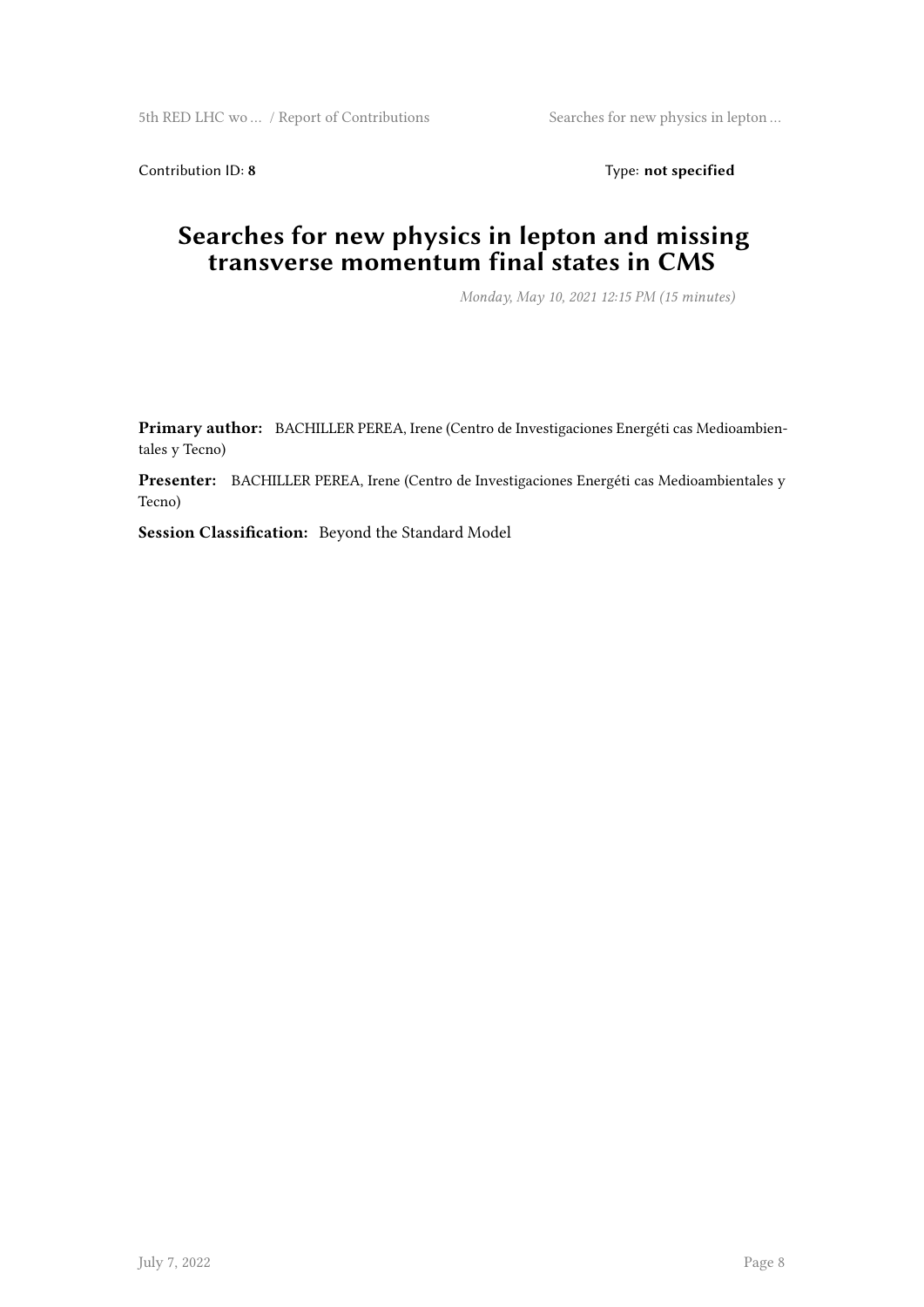Contribution ID: 9 Type: **not specified** 

## **SUSY (edge y top/chargino) at CMS**

*Monday, May 10, 2021 12:00 PM (15 minutes)*

**Primary authors:** MARTINEZ, Pablo; MARTINEZ RUIZ DEL ARBOL, Pablo (Universidad de Cantabria and CSIC (ES))

**Presenters:** MARTINEZ, Pablo; MARTINEZ RUIZ DEL ARBOL, Pablo (Universidad de Cantabria and CSIC (ES))

**Session Classification:** Beyond the Standard Model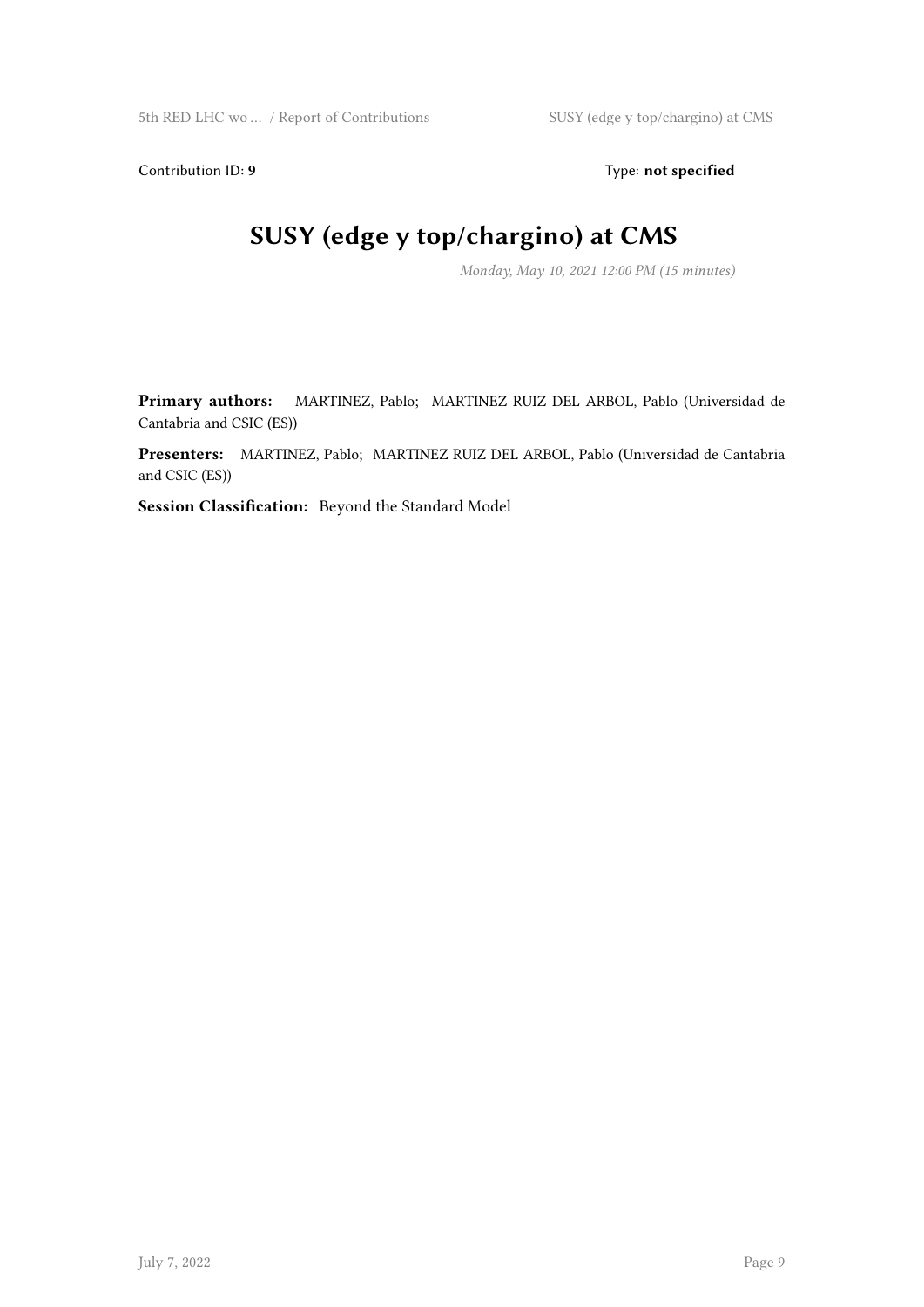Contribution ID: 10 Type: not specified

#### **Searches for dark matter in ATLAS**

*Wednesday, May 12, 2021 11:45 AM (15 minutes)*

**Primary authors:** BOGAVAC, Danijela (IFAE - Barcelona (ES)); BOGAVAC, Danijela (The Barcelona Institute of Science and Technology (BIST) (ES))

**Presenters:** BOGAVAC, Danijela (IFAE - Barcelona (ES)); BOGAVAC, Danijela (The Barcelona Institute of Science and Technology (BIST) (ES))

**Session Classification:** Dark Matter / Machine learning / Future of Red LHC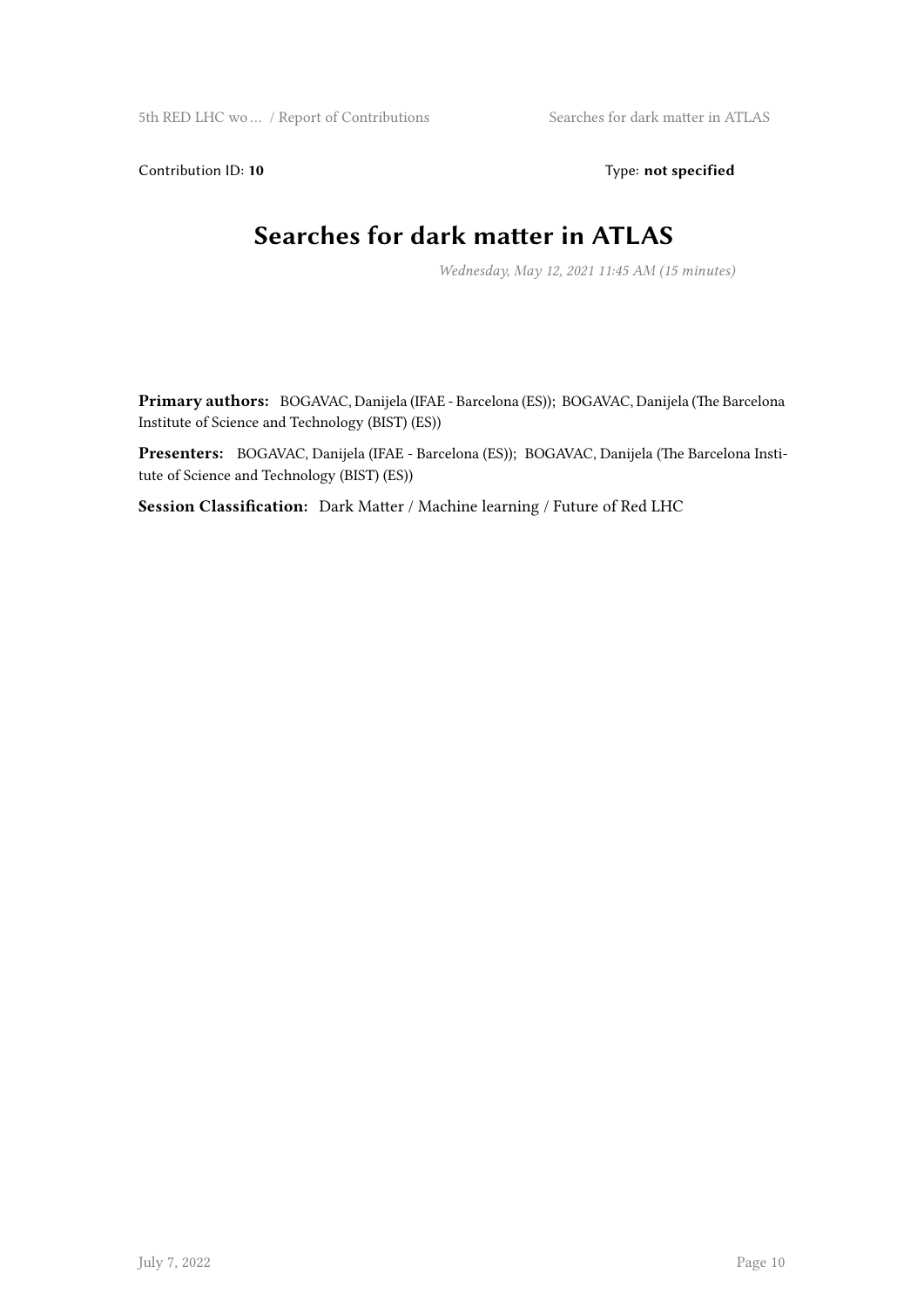Contribution ID: 11 Type: **not specified** 

## **Higgs WW at CMS**

*Tuesday, May 11, 2021 10:15 AM (15 minutes)*

Primary author: PIEDRA GOMEZ, Jonatan (Universidad de Cantabria and CSIC (ES)) Presenter: PIEDRA GOMEZ, Jonatan (Universidad de Cantabria and CSIC (ES)) **Session Classification:** SM / EW / Higgs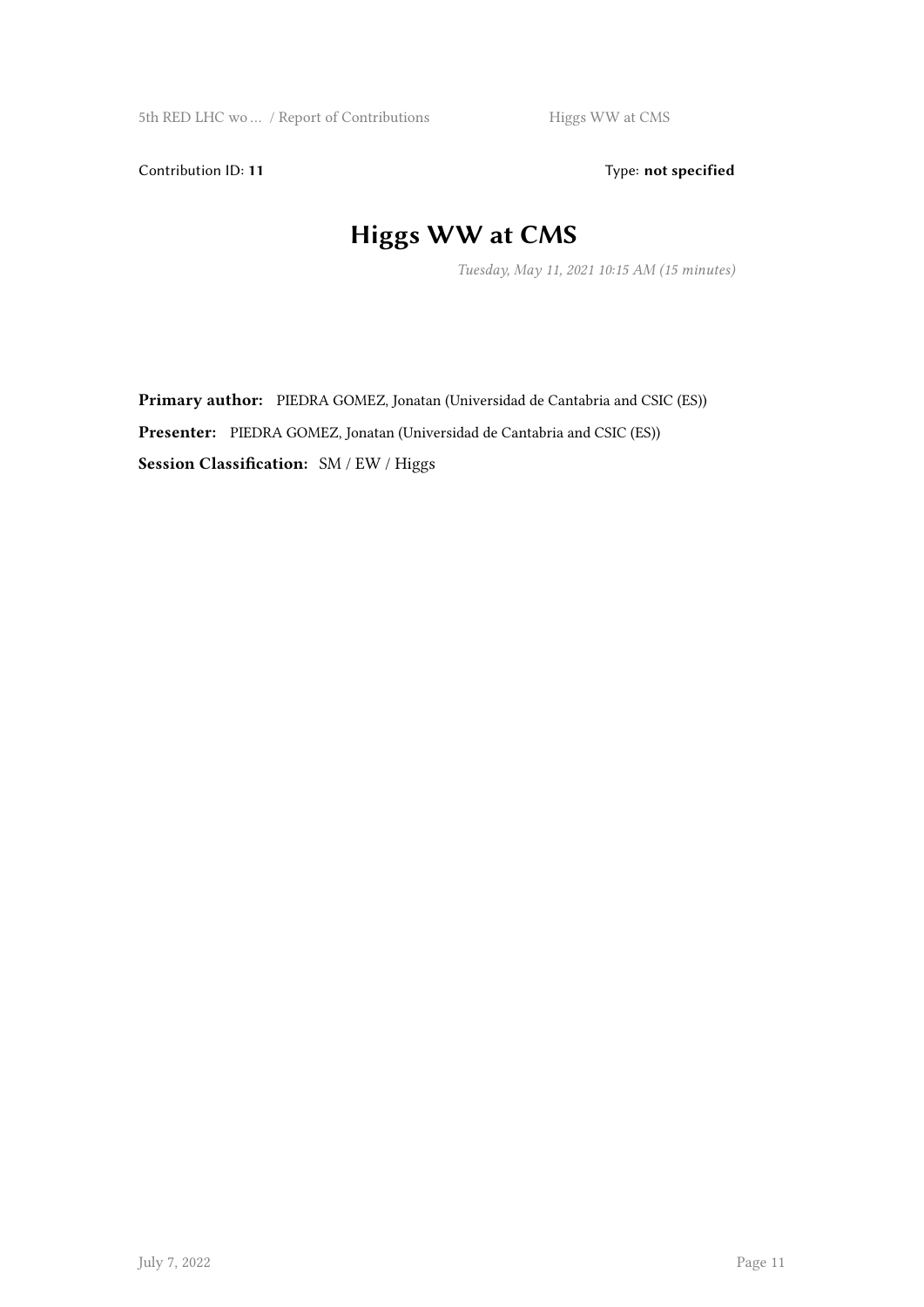Contribution ID: 12 Type: **not specified** 

#### **Search for Higgs-boson pair prod. in the bb gamma gamma final state at 13 TeV at ATLAS**

*Tuesday, May 11, 2021 10:30 AM (15 minutes)*

**Primary author:** SAYAGO GALVAN, Ivan (Univ. of Valencia and CSIC (ES)) **Presenter:** SAYAGO GALVAN, Ivan (Univ. of Valencia and CSIC (ES)) **Session Classification:** SM / EW / Higgs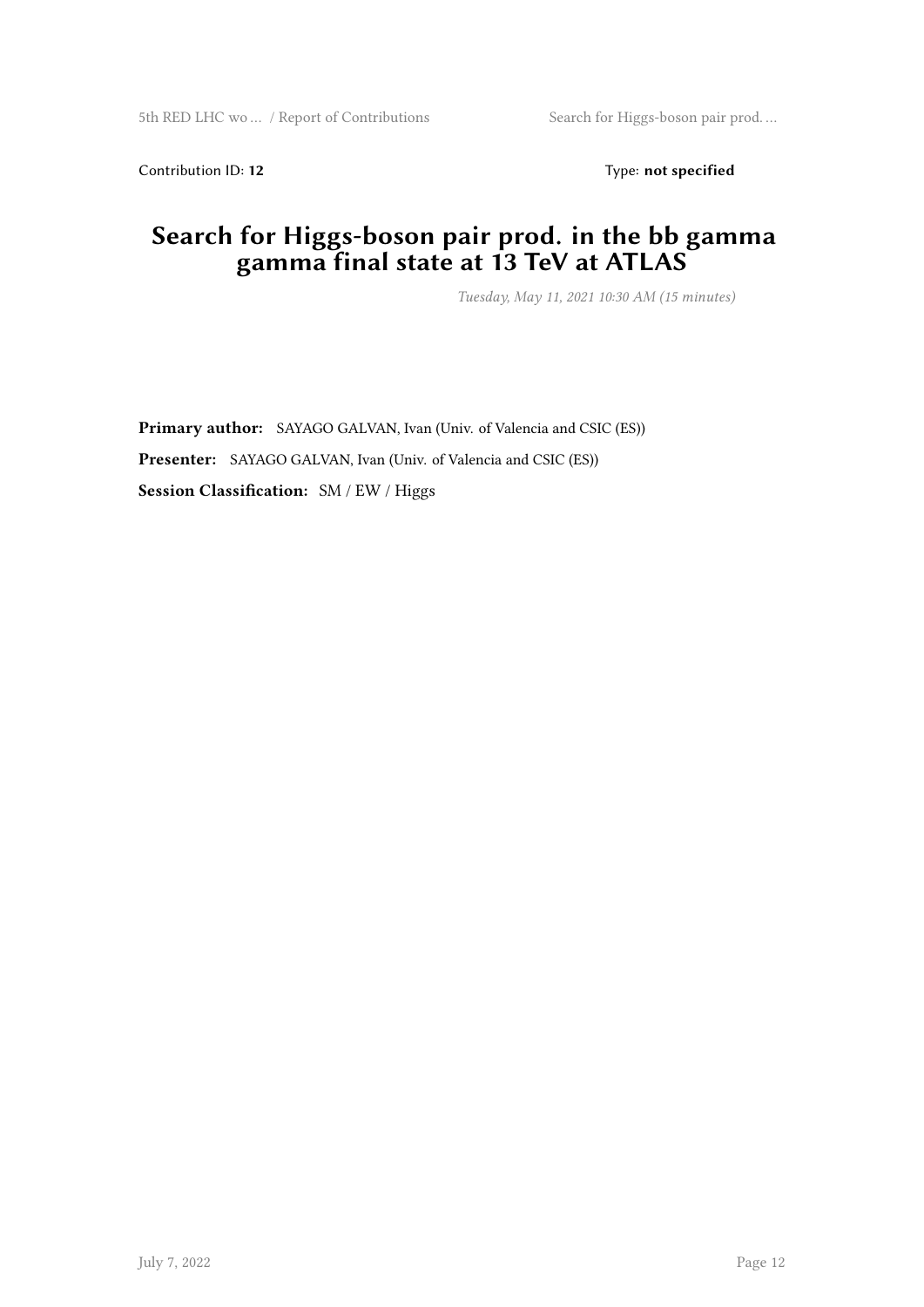Contribution ID: 13 Type: **not specified** 

#### **Standard Model Measurements at 5 TeV at CMS**

*Tuesday, May 11, 2021 9:45 AM (15 minutes)*

**Primary author:** ALVAREZ GONZALEZ, Barbara (Universidad de Oviedo (ES)) **Presenter:** ALVAREZ GONZALEZ, Barbara (Universidad de Oviedo (ES)) **Session Classification:** SM / EW / Higgs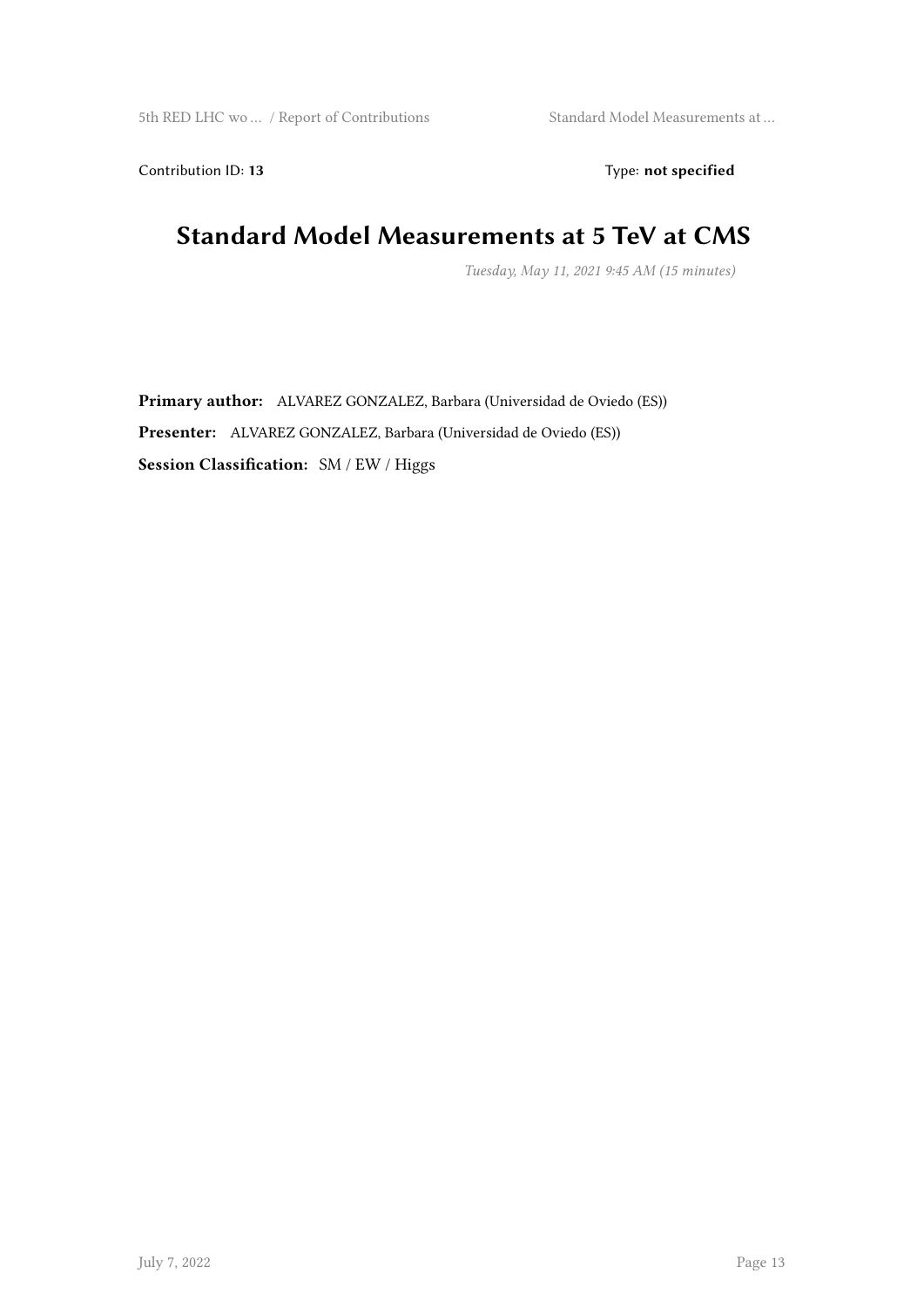Contribution ID: 14 Type: **not specified** 

#### **Semileptonic Hyperon Decays at LHCb**

*Tuesday, May 11, 2021 9:30 AM (15 minutes)*

**Primary author:** BREA RODRIGUEZ, Alexandre (Universidade de Santiago de Compostela (USC), IGFAE)

**Presenter:** BREA RODRIGUEZ, Alexandre (Universidade de Santiago de Compostela (USC), IG-FAE)

**Session Classification:** SM / EW / Higgs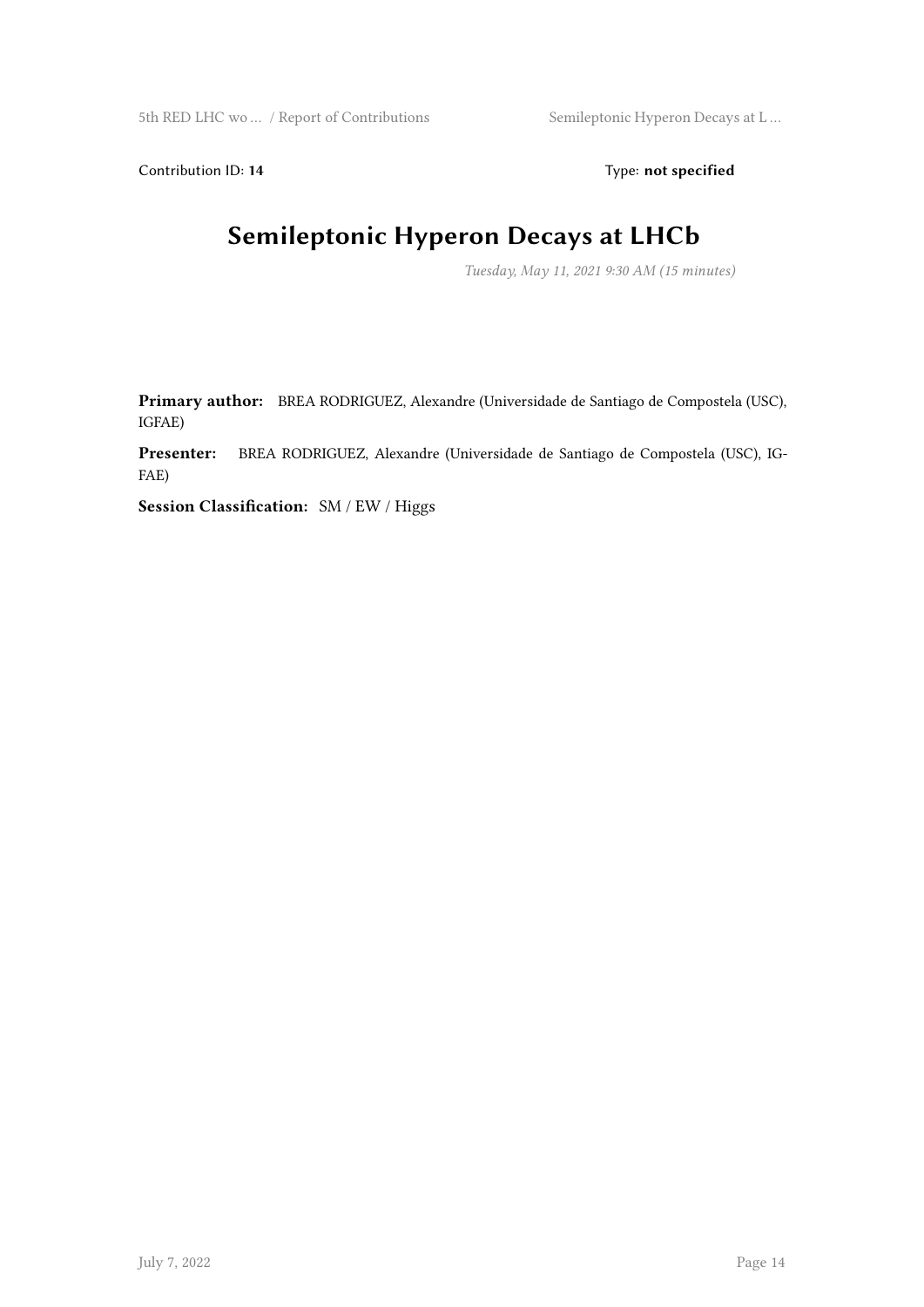Contribution ID: 15 Type: **not specified** 

#### **HEPfit: a code for the combination of indirect and direct constraints on high energy physics models**

*Tuesday, May 11, 2021 10:00 AM (15 minutes)*

**Primary authors:** DE BLAS, Jorge (INFN-Padova); Dr DE BLAS, Jorge (University of Padova); DE BLAS, Jorge (Universidad de Granada (ES)); Dr DE BLAS, Jorge (University of Padova); DE BLAS MATEO, Jorge (University of Notre Dame)

**Presenters:** DE BLAS, Jorge (INFN-Padova); Dr DE BLAS, Jorge (University of Padova); DE BLAS, Jorge (Universidad de Granada (ES)); Dr DE BLAS, Jorge (University of Padova); DE BLAS MATEO, Jorge (University of Notre Dame)

**Session Classification:** SM / EW / Higgs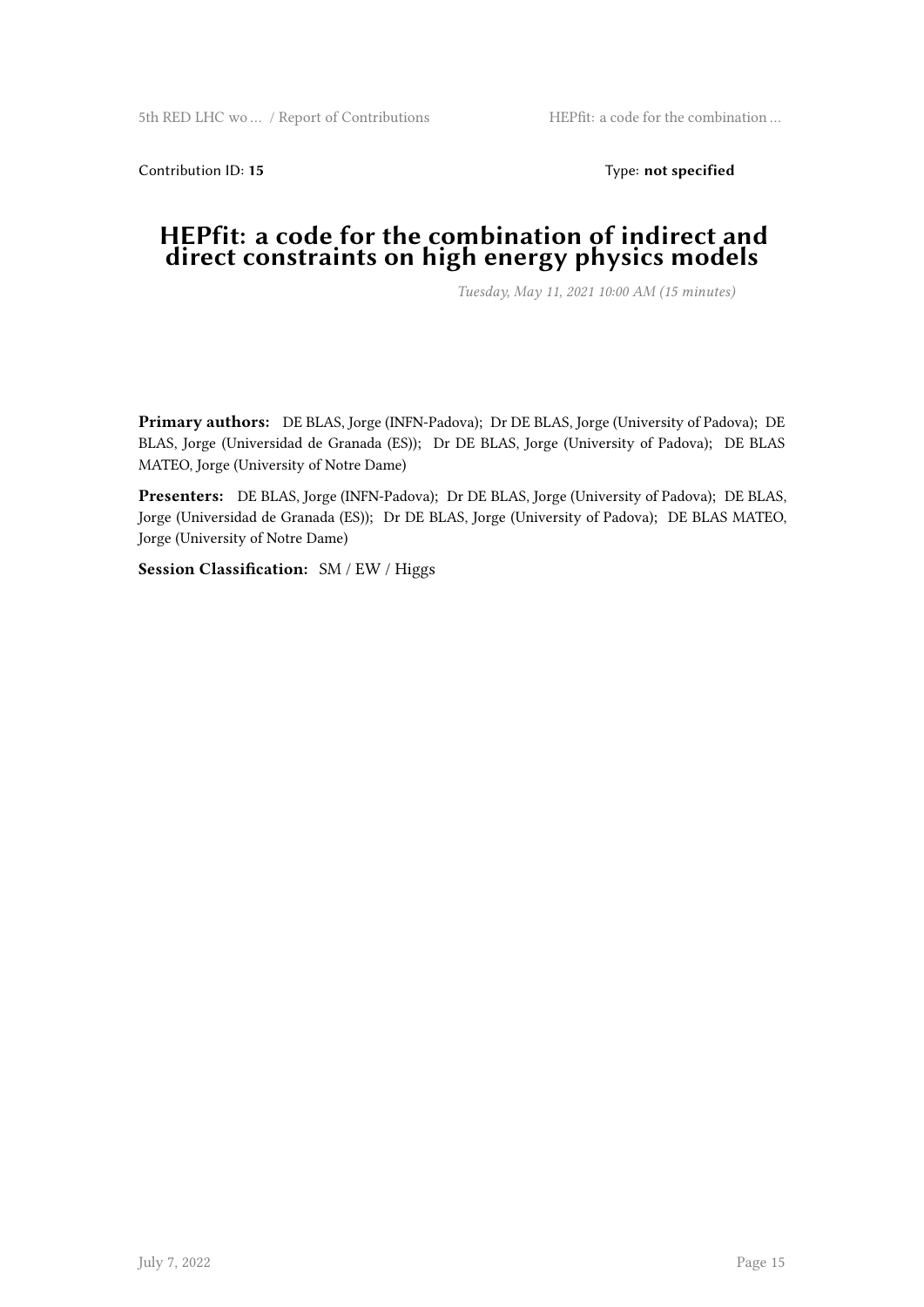Contribution ID: 16 Type: **not specified** 

## **Higgs phenomenology as a probe of sterile neutrinos**

*Tuesday, May 11, 2021 10:45 AM (15 minutes)*

**Primary authors:** CHALA, Mikael; Dr CHALA, Mikael (University of Granada) **Presenters:** CHALA, Mikael; Dr CHALA, Mikael (University of Granada) **Session Classification:** SM / EW / Higgs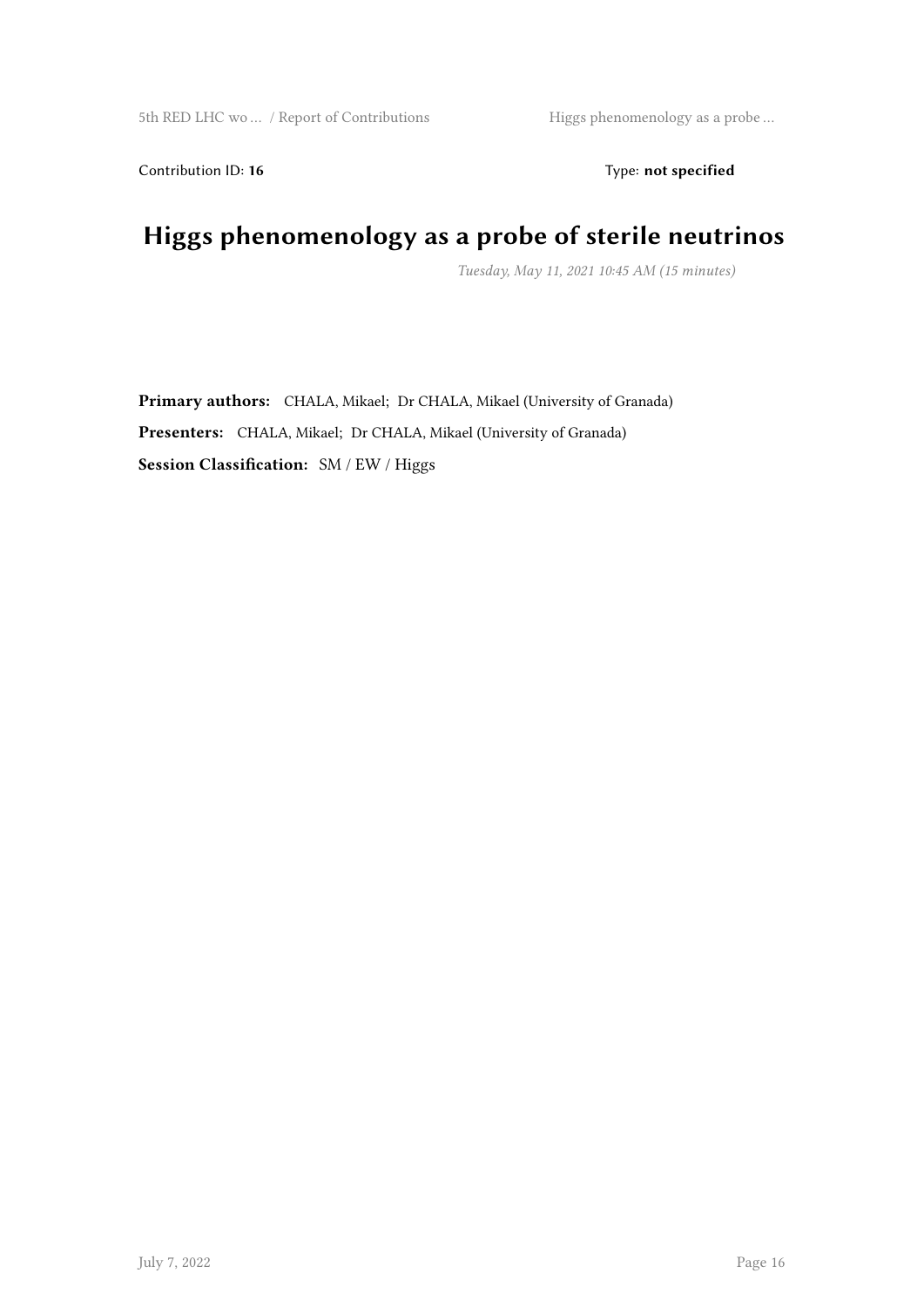Contribution ID: 17 Type: **not specified** 

#### **ttbar production with additional jets at CMS**

*Tuesday, May 11, 2021 11:30 AM (15 minutes)*

**Primary author:** BROCHERO, Javier (Universidad de Cantabria and CSIC (ES)) **Presenter:** BROCHERO, Javier (Universidad de Cantabria and CSIC (ES)) **Session Classification:** Top / EFT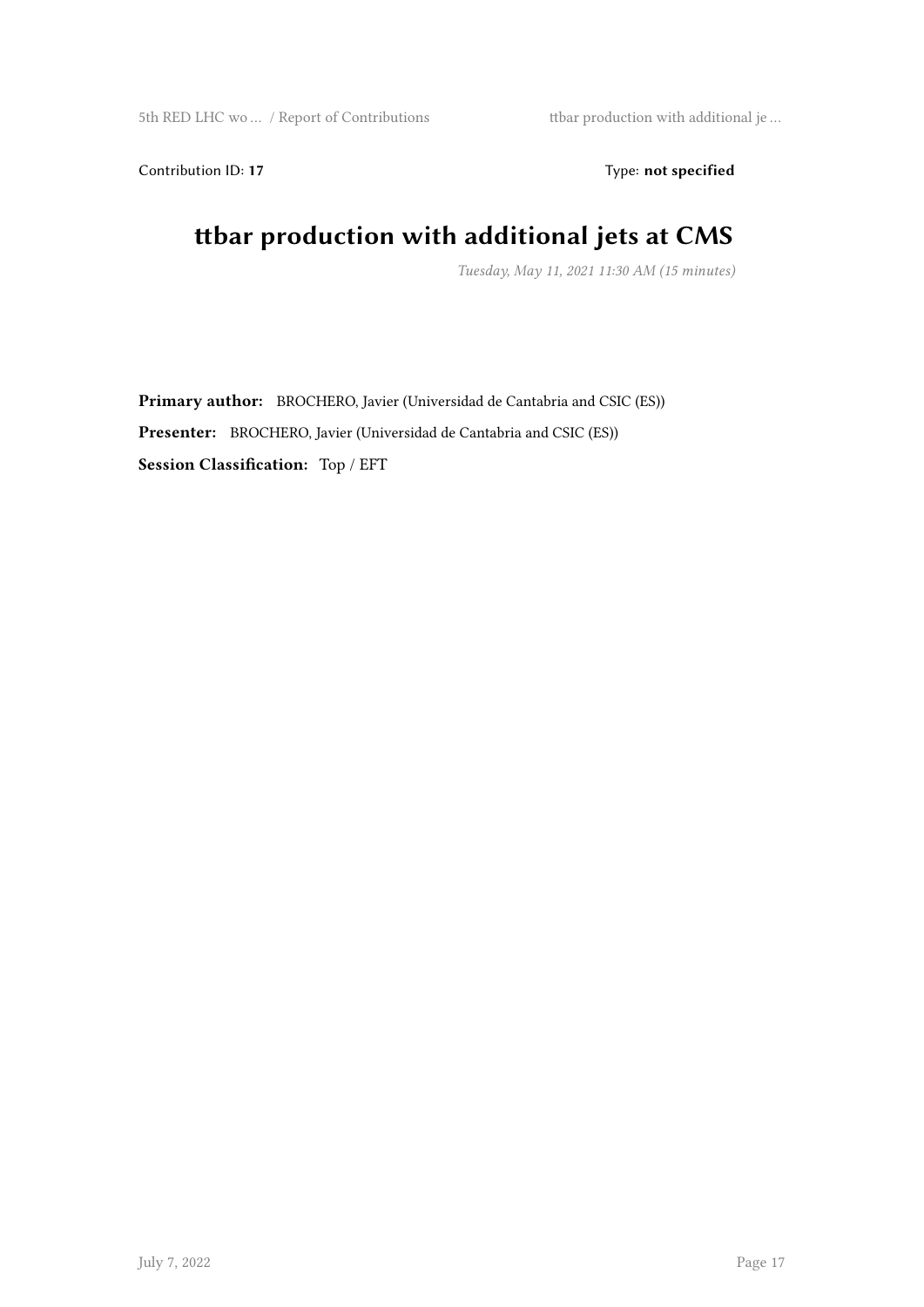Contribution ID: 18 Type: not specified

#### **ttZ at ATLAS**

*Tuesday, May 11, 2021 11:45 AM (15 minutes)*

**Primary author:** CARDILLO, Fabio (Univ. of Valencia and CSIC (ES)) **Presenter:** CARDILLO, Fabio (Univ. of Valencia and CSIC (ES)) **Session Classification:** Top / EFT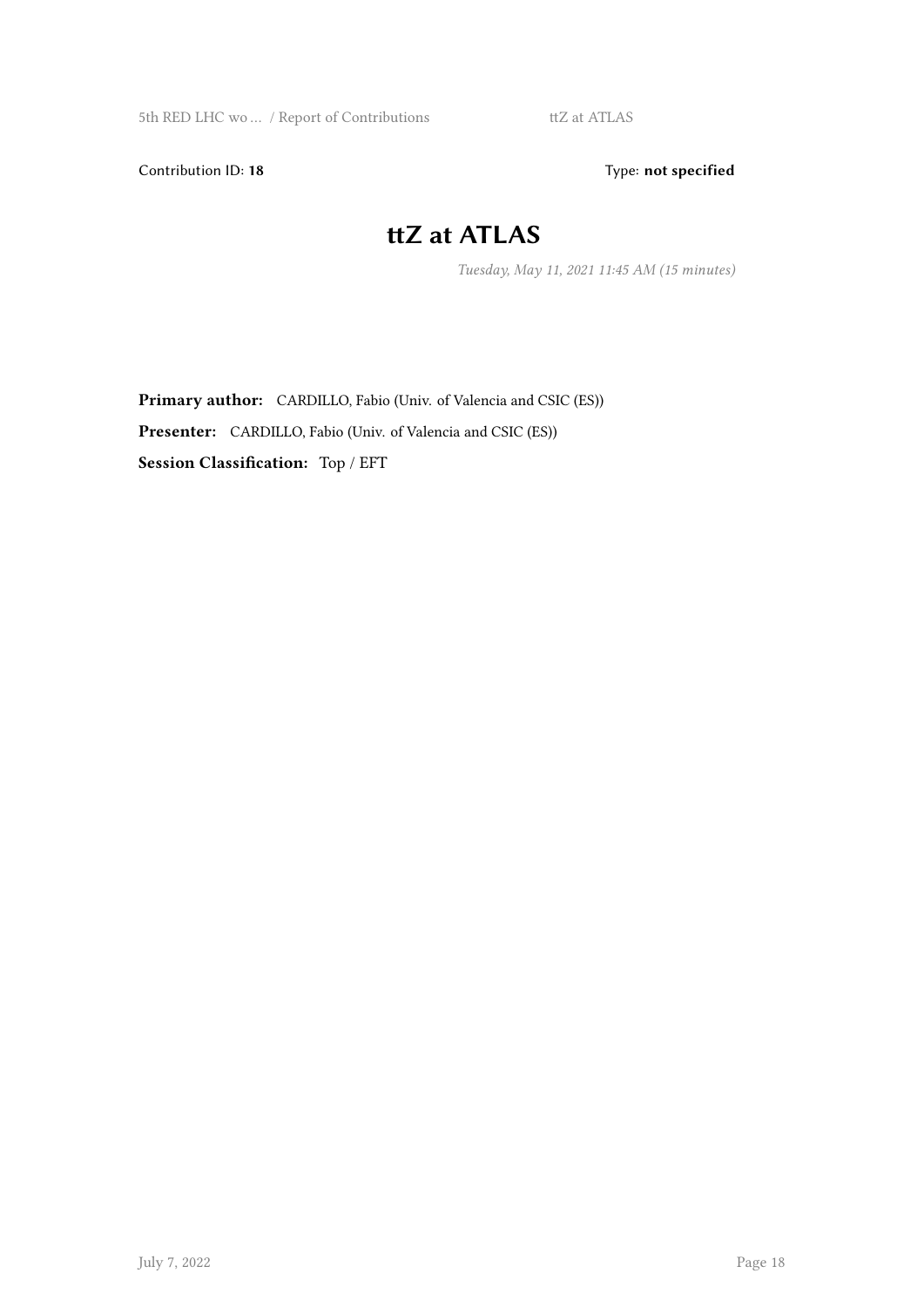Contribution ID: 19 Type: **not specified** 

#### **Evidence for 4-top production in ATLAS**

*Tuesday, May 11, 2021 12:00 PM (15 minutes)*

**Primary author:** ORLANDO, Nicola (Institut de Fisica d'Altes Energies (IFAE)) **Presenter:** ORLANDO, Nicola (Institut de Fisica d'Altes Energies (IFAE)) **Session Classification:** Top / EFT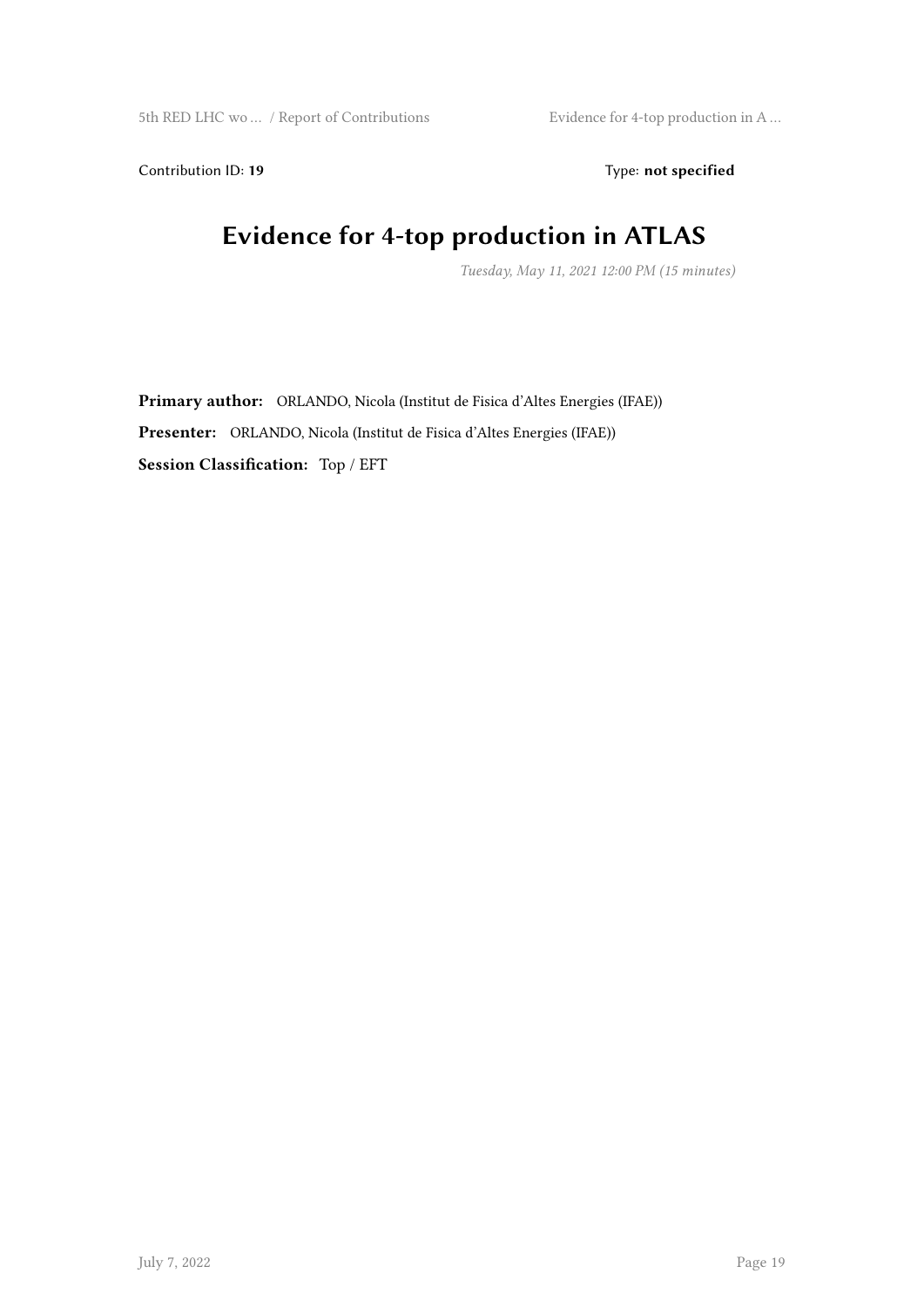Contribution ID: 20 Type: **not specified** 

#### **Beyond the SMEFT**

*Tuesday, May 11, 2021 12:15 PM (15 minutes)*

**Primary author:** PEREZ-VICTORIA, Manuel (University of Granada) **Presenter:** PEREZ-VICTORIA, Manuel (University of Granada) **Session Classification:** Top / EFT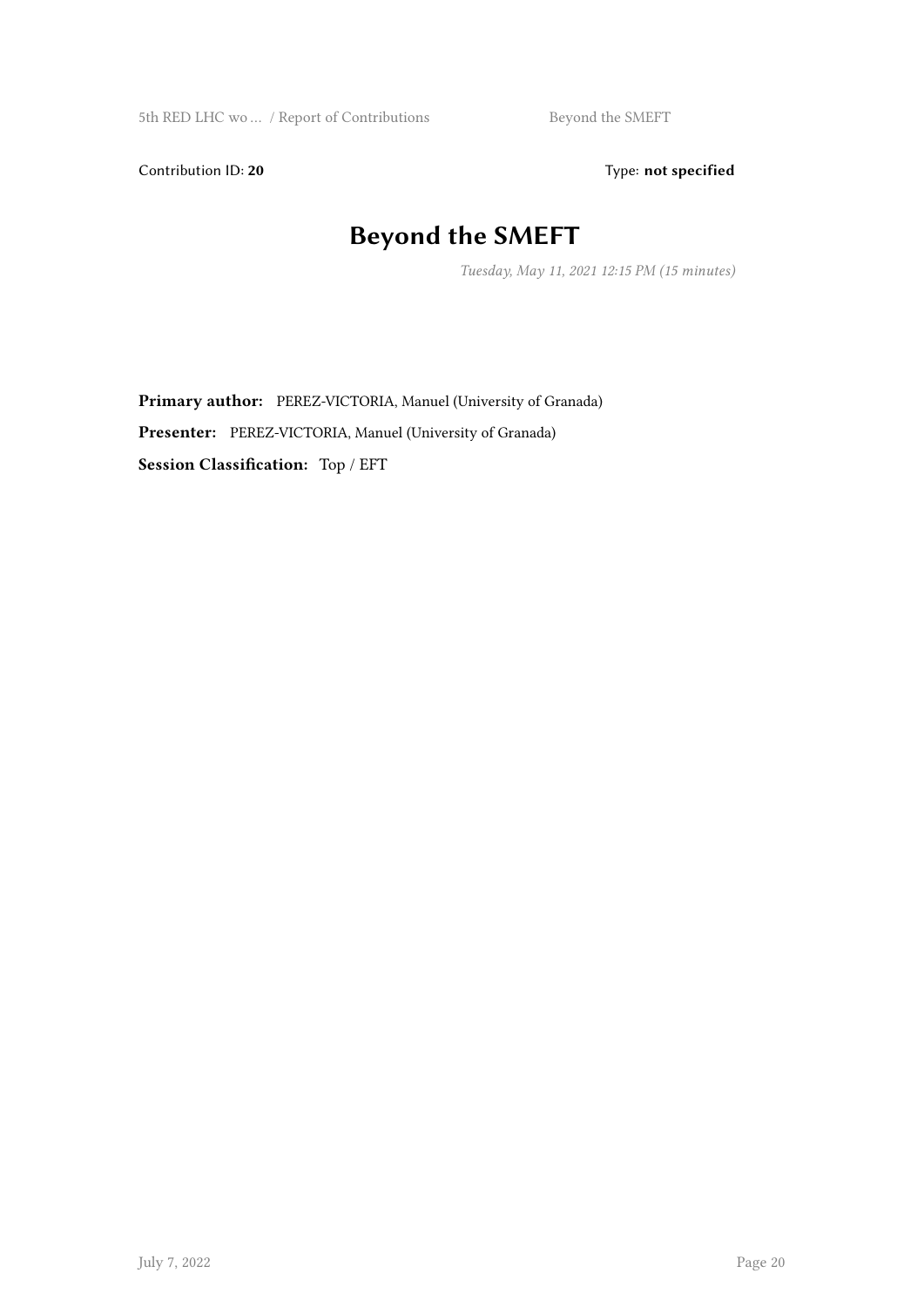Contribution ID: 21 Type: **not specified** 

#### **DsixTools 2.0: the effective field theory toolkit**

*Tuesday, May 11, 2021 12:30 PM (15 minutes)*

**Primary author:** VIRTO, Javier (Universitat de Barcelona) **Presenter:** VIRTO, Javier (Universitat de Barcelona) **Session Classification:** Top / EFT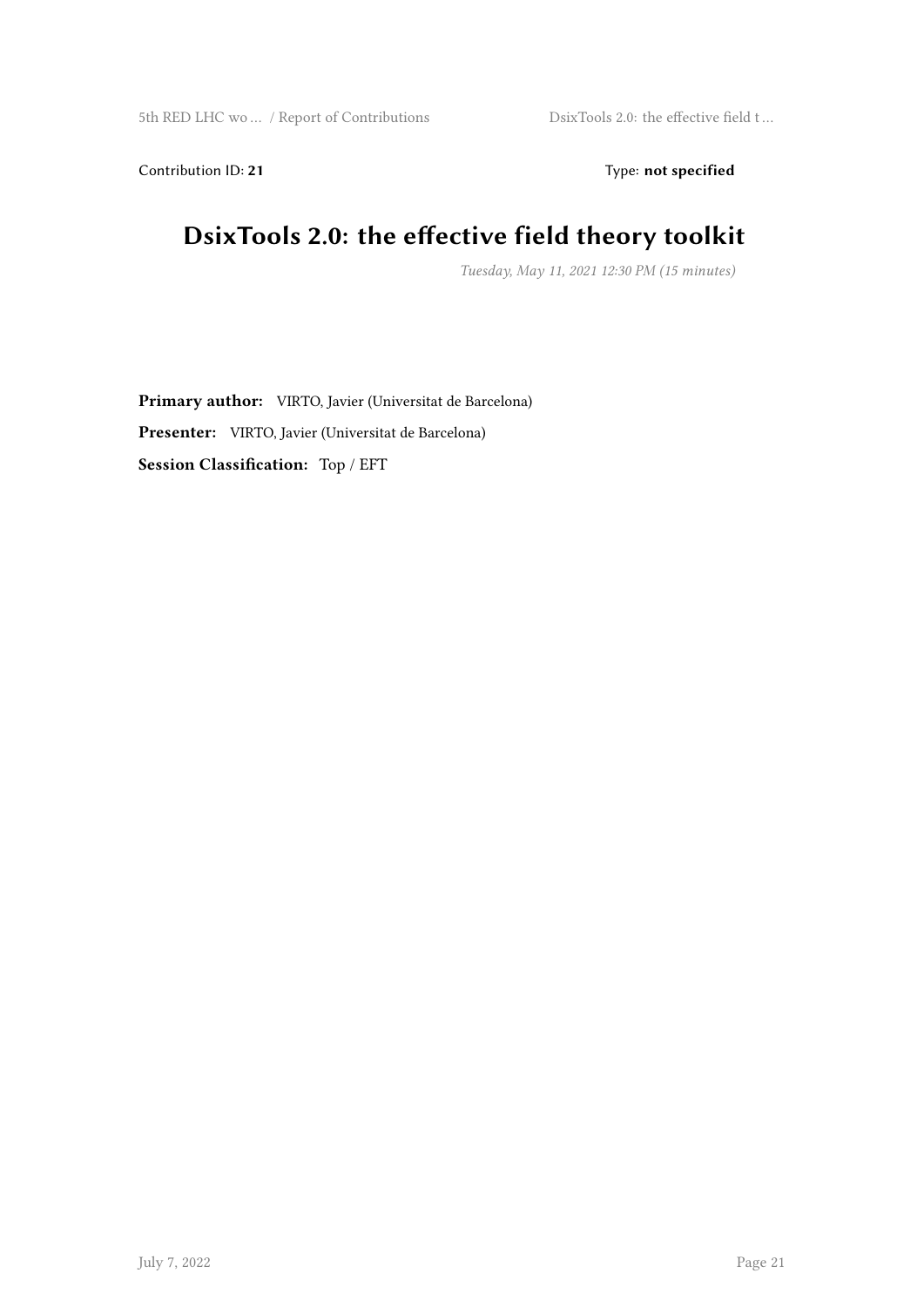Contribution ID: 22 Type: **not specified** 

## **Top EW EFT couplings at LHC**

*Tuesday, May 11, 2021 12:45 PM (15 minutes)*

**Primary author:** MIRALLES, Victor (IFIC) **Presenter:** MIRALLES, Victor (IFIC) **Session Classification:** Top / EFT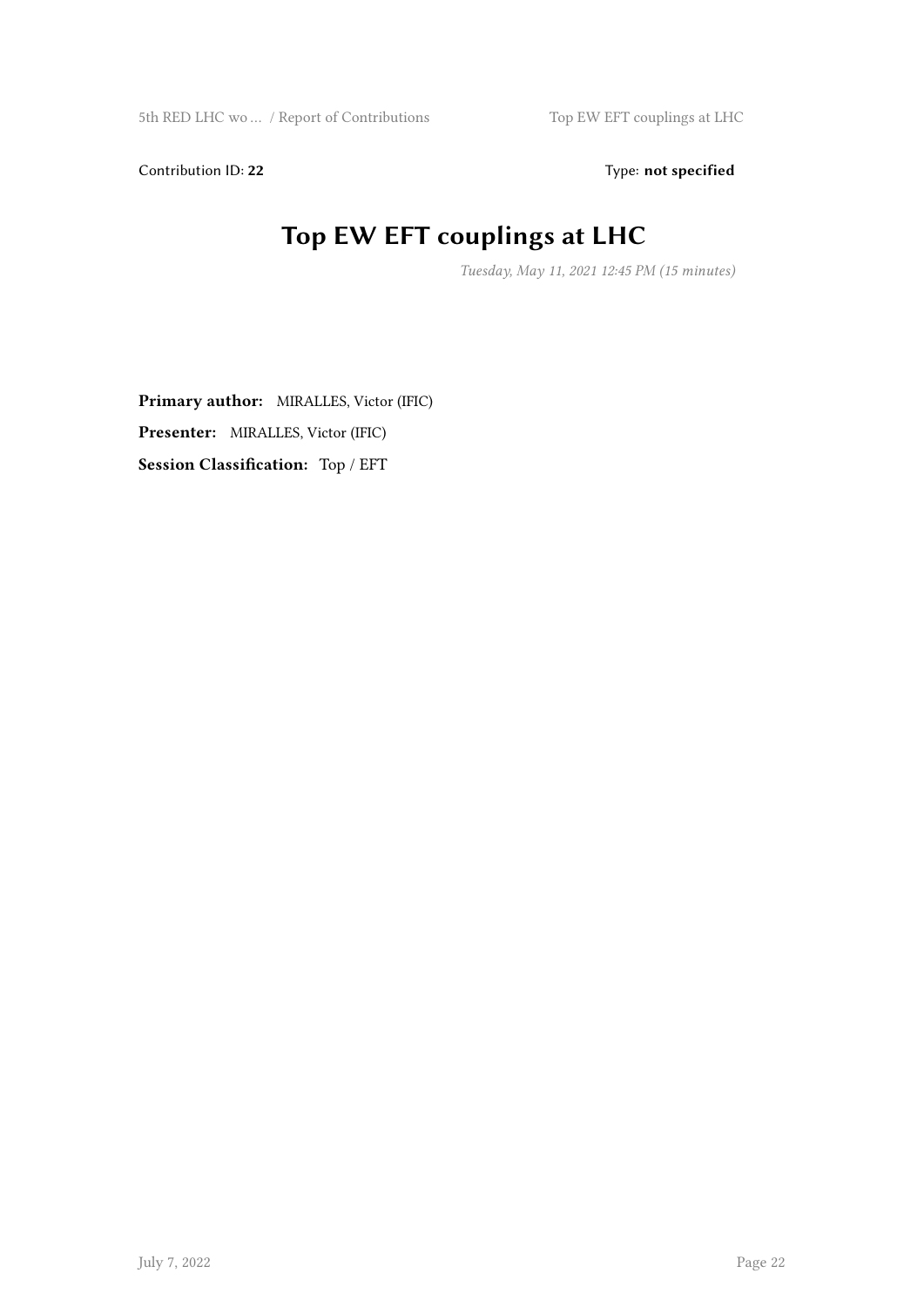Contribution ID: 23 Type: **not specified** 

#### **Non-resonant ALP Searches at the LHC**

*Monday, May 10, 2021 12:30 PM (15 minutes)*

**Primary authors:** FERNANDEZ DE TROCONIZ, Jorge (Universidad Autonoma de Madrid (ES)); FER-NANDEZ DE TROCONIZ, Jorge (Universidad Autonoma de Madrid (ES))

**Presenters:** FERNANDEZ DE TROCONIZ, Jorge (Universidad Autonoma de Madrid (ES)); FERNAN-DEZ DE TROCONIZ, Jorge (Universidad Autonoma de Madrid (ES)); TROCONIZ, Jorge

**Session Classification:** Beyond the Standard Model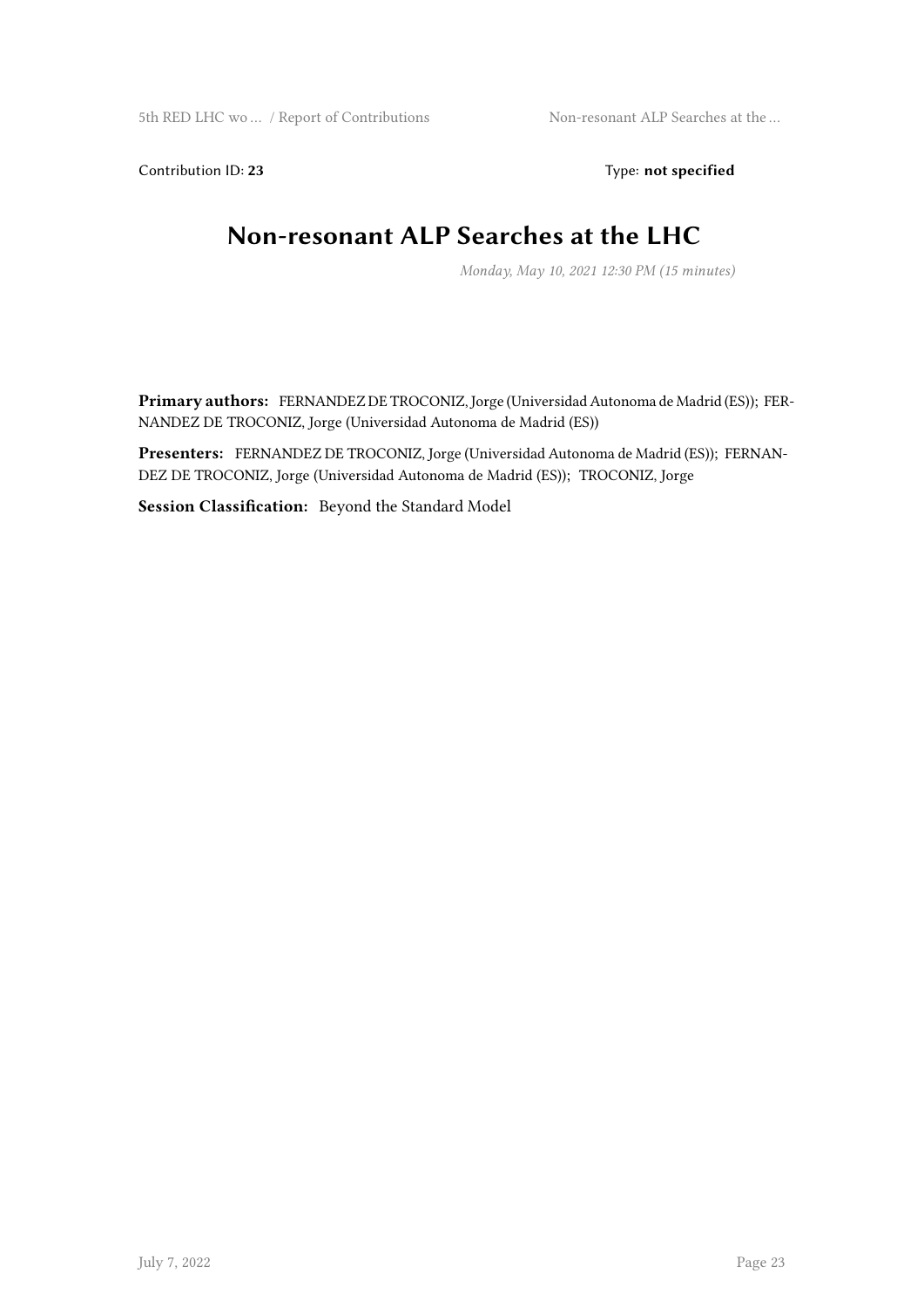Contribution ID: 24 Type: **not specified** 

#### **Bs/ALPs -> γγ and other exotica results at LHCb**

*Monday, May 10, 2021 12:45 PM (15 minutes)*

**Primary author:** CASAIS VIDAL, Adrian (Instituto Galego de Física de Altas Enerxías (ES)) **Presenter:** CASAIS VIDAL, Adrian (Instituto Galego de Física de Altas Enerxías (ES)) **Session Classification:** Beyond the Standard Model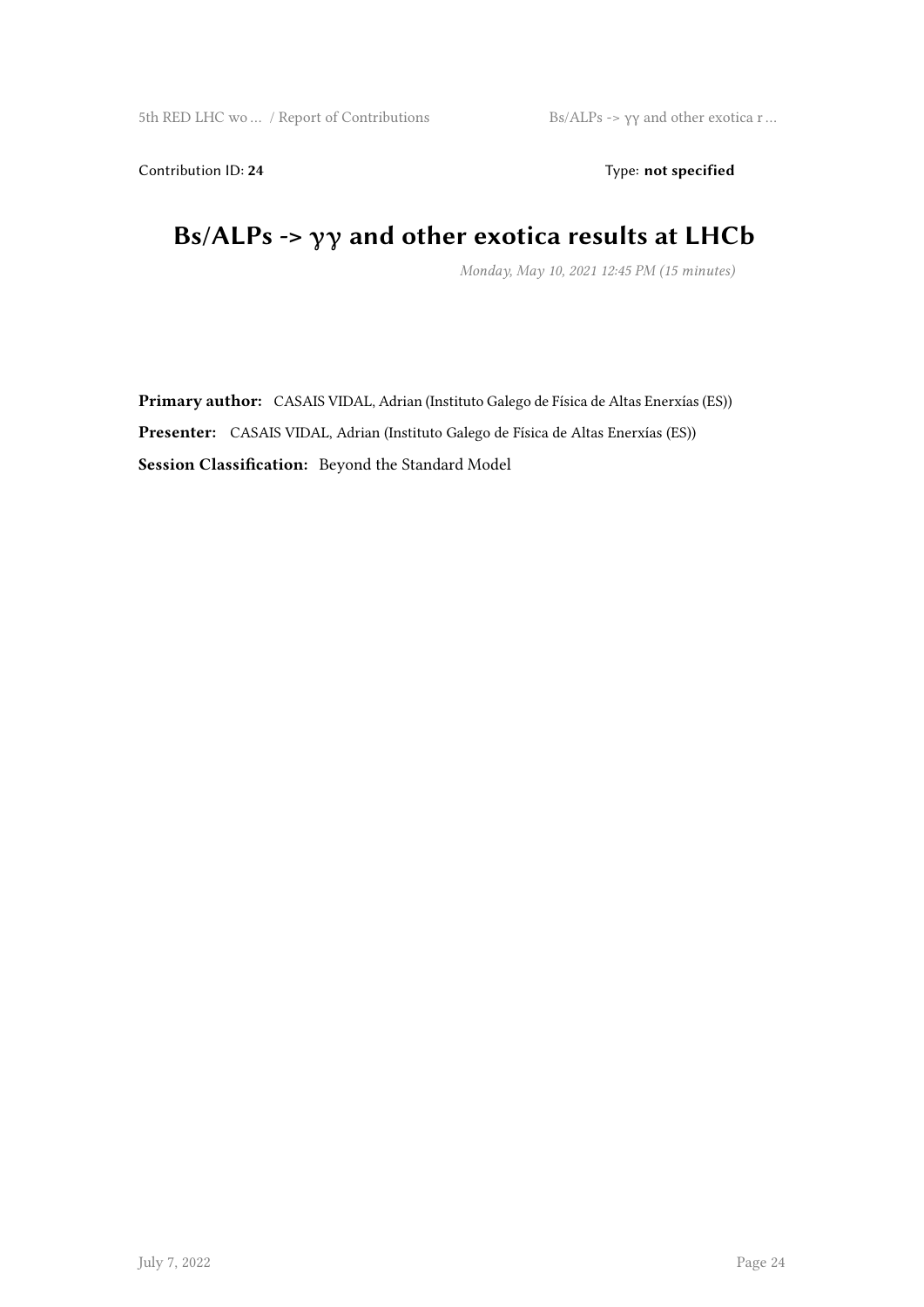Contribution ID: 25 Type: **not specified** 

#### **Higgsino Dark Matter in the MSSM**

*Wednesday, May 12, 2021 11:30 AM (15 minutes)*

**Primary author:** QUIROS CARCELEN, Mariano (The Barcelona Institute of Science and Technology (BIST) (ES))

**Presenter:** QUIROS CARCELEN, Mariano (The Barcelona Institute of Science and Technology (BIST) (ES))

**Session Classification:** Dark Matter / Machine learning / Future of Red LHC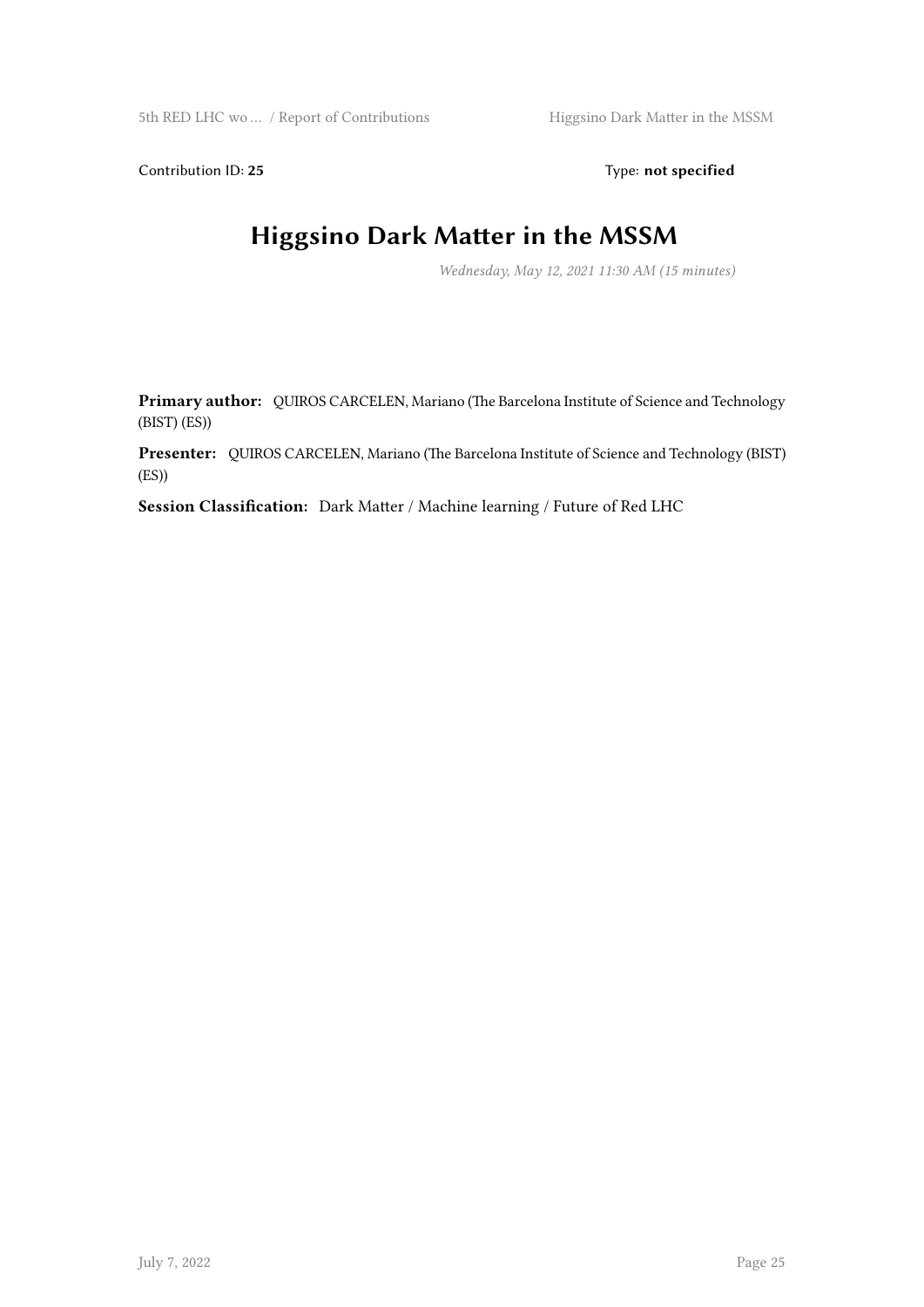Contribution ID: 26 Type: **not specified** 

#### **Comparing Weak- and Unsupervised Methods for Resonant Anomaly Detection**

*Wednesday, May 12, 2021 12:00 PM (15 minutes)*

**Presenter:** MARTÍN-RAMIRO, Pablo

**Session Classification:** Dark Matter / Machine learning / Future of Red LHC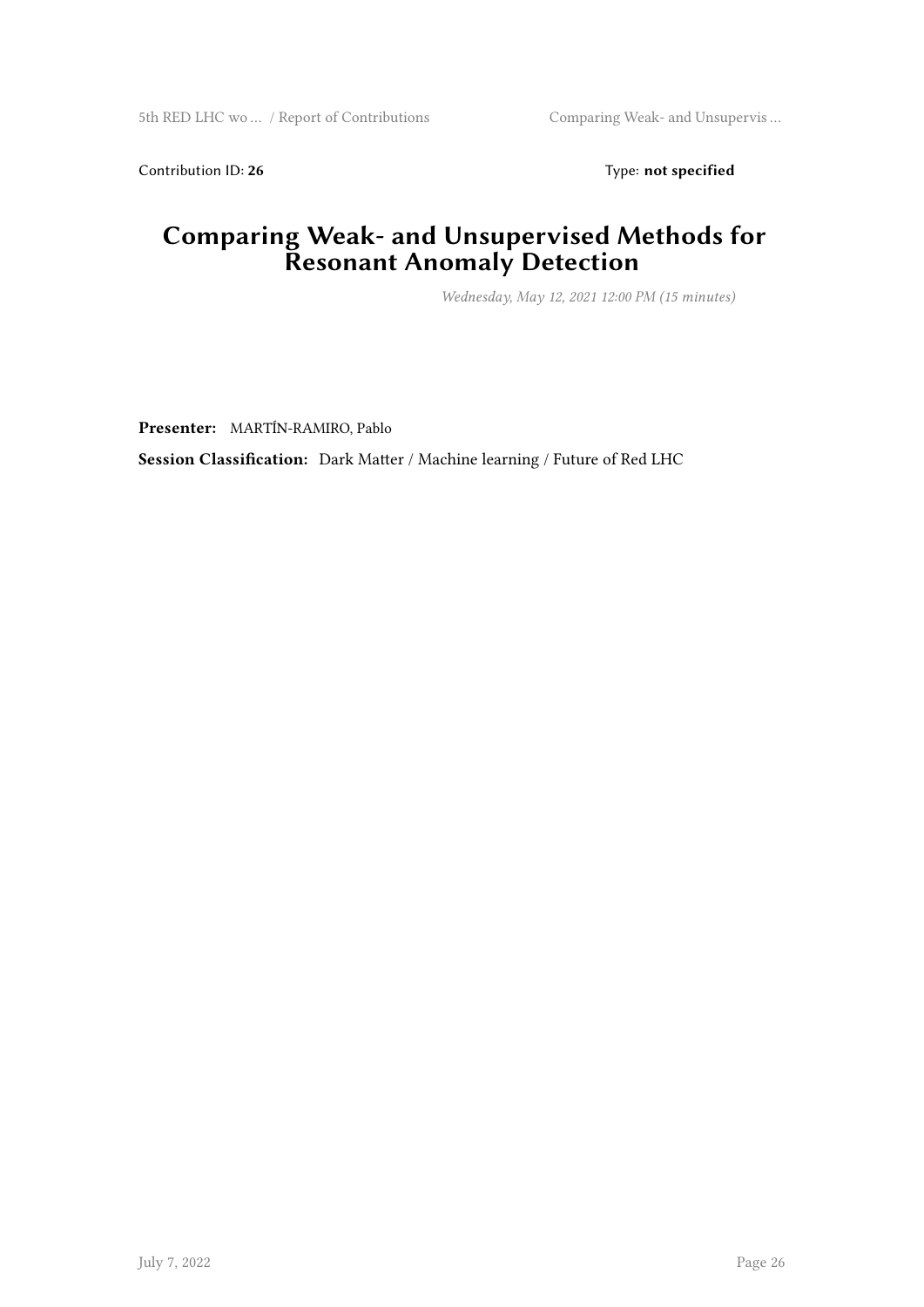Contribution ID: 27 Type: **not specified** 

#### **Anomaly detection with supervised learning**

*Wednesday, May 12, 2021 12:15 PM (15 minutes)*

**Primary author:** AGUILAR-SAAVEDRA, Juan Antonio (University of Granada) **Presenter:** AGUILAR-SAAVEDRA, Juan Antonio (University of Granada) **Session Classification:** Dark Matter / Machine learning / Future of Red LHC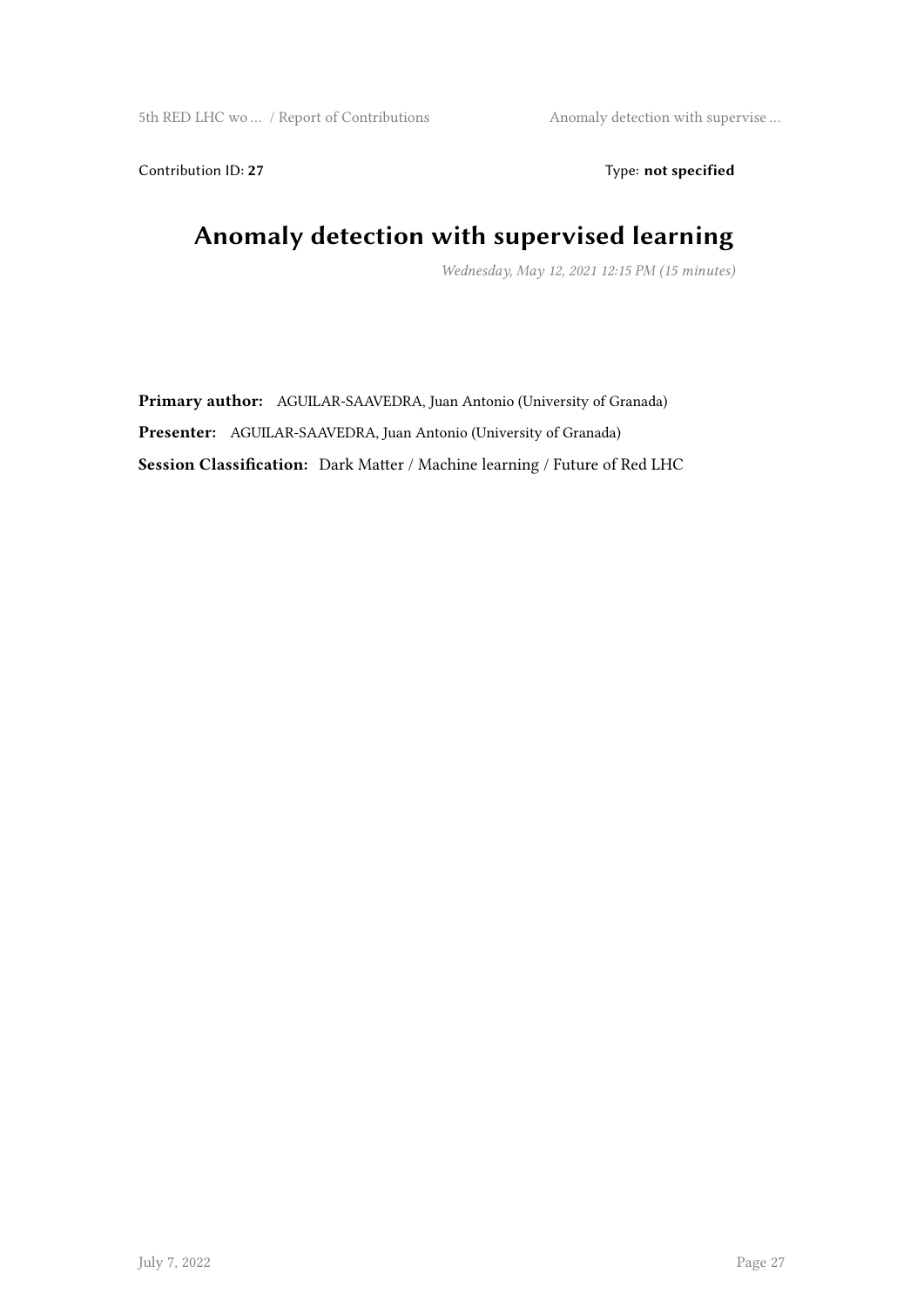Contribution ID: 28 Type: **not specified** 

## **(g-2)\_μ and EW SUSY at the LHC**

*Wednesday, May 12, 2021 9:30 AM (15 minutes)*

**Presenter:** HEINEMEYER, Sven (CSIC (Madrid, ES))

**Session Classification:** Muon (g-2) and implications for LHC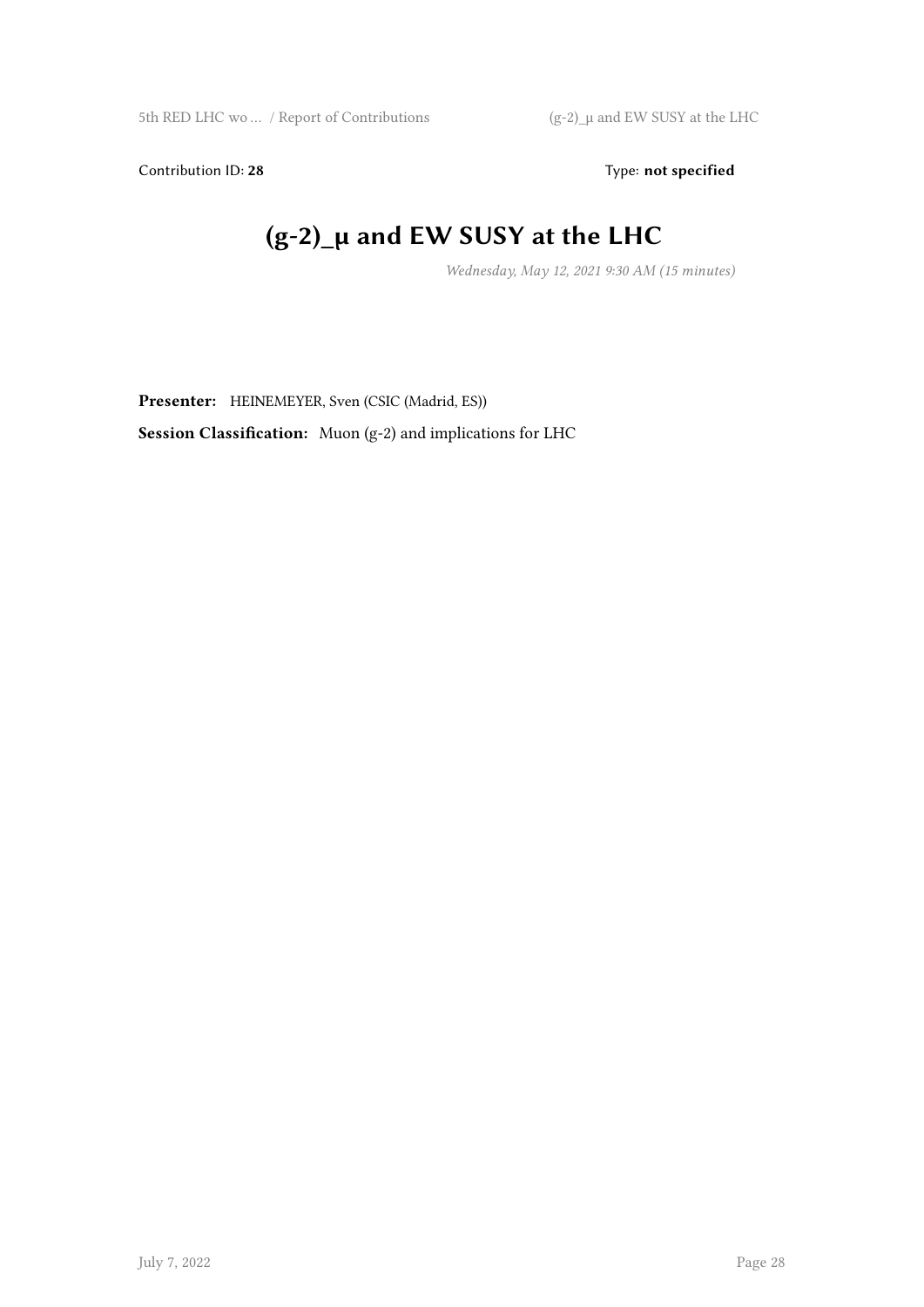Contribution ID: 29 Type: not specified

#### **The new g-2 result and the μνSSM**

*Wednesday, May 12, 2021 9:45 AM (15 minutes)*

**Primary author:** MUNOZ, Carlos (Universidad Autonoma de Madrid) **Presenter:** MUNOZ, Carlos (Universidad Autonoma de Madrid) **Session Classification:** Muon (g-2) and implications for LHC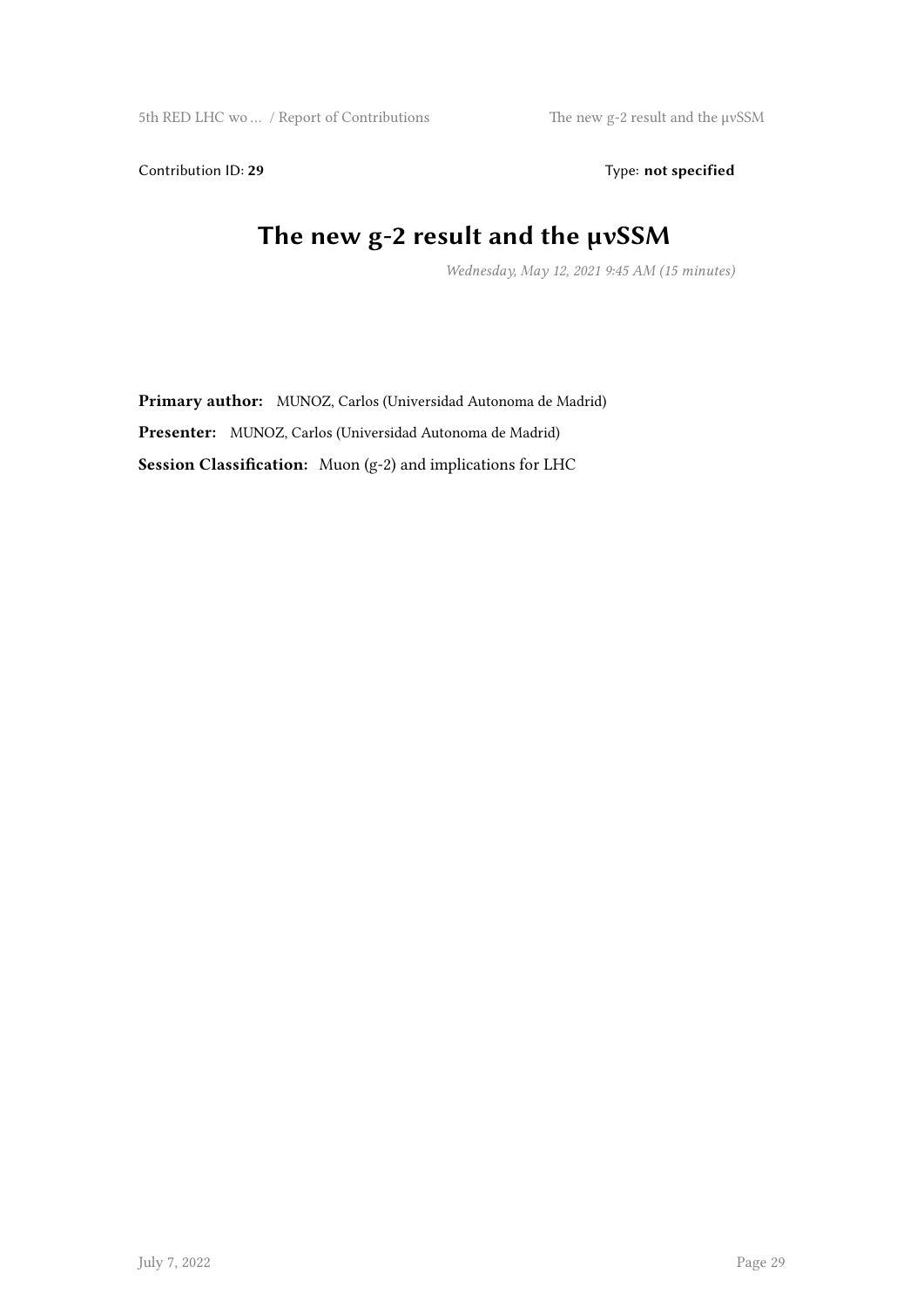Contribution ID: 30 Type: **not specified** 

## **Spin 3/2 or new fermions**

*Wednesday, May 12, 2021 10:00 AM (15 minutes)*

**Primary authors:** DJOUADI, Abdelhak (LPT Orsay); DJOUADI, Abdelhak (Unite Reseaux du CNRS (FR))

**Presenters:** DJOUADI, Abdelhak (LPT Orsay); DJOUADI, Abdelhak (Unite Reseaux du CNRS (FR))

**Session Classification:** Muon (g-2) and implications for LHC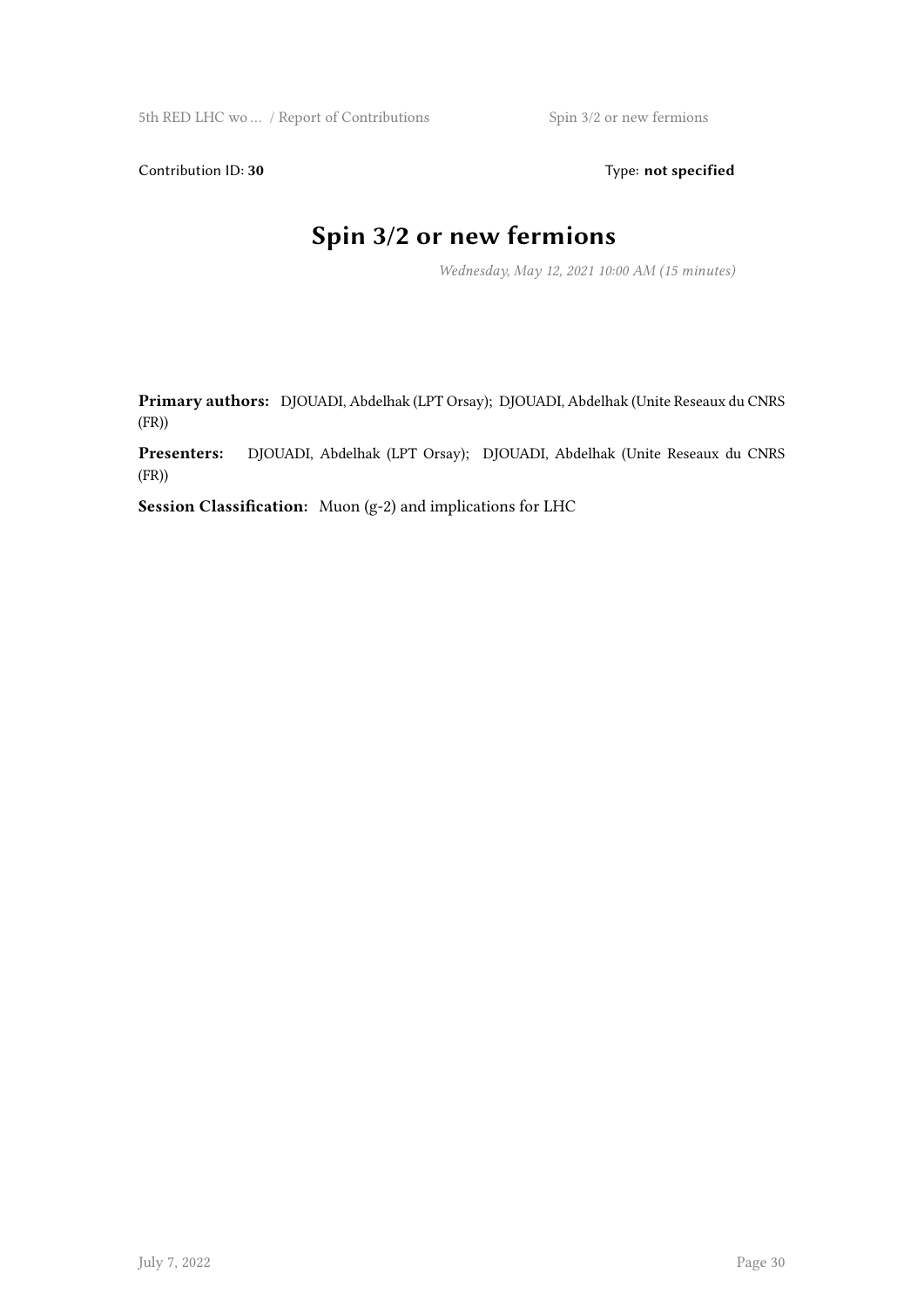Contribution ID: 31 Type: **not specified** 

#### **Low-energy flavor symmetry breaking and (g-2)\_mu at LHC**

*Wednesday, May 12, 2021 10:15 AM (15 minutes)*

**Primary author:** VIVES GARCIA, Oscar Manuel (Univ. of Valencia and CSIC (ES)) **Presenter:** VIVES GARCIA, Oscar Manuel (Univ. of Valencia and CSIC (ES)) **Session Classification:** Muon (g-2) and implications for LHC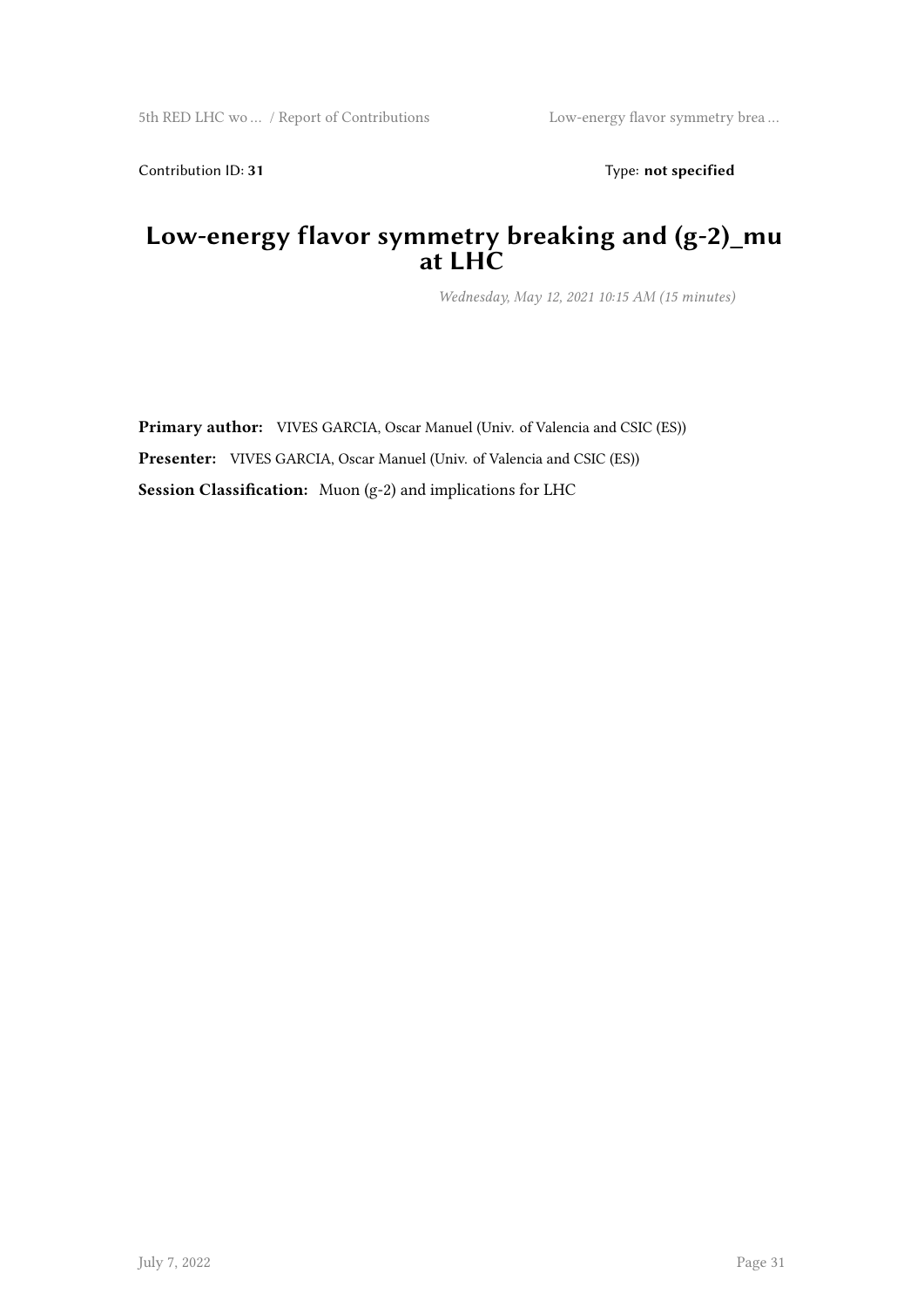5th RED LHC wo ... / Report of Contributions g-2 anomalies and neutrino mass

Contribution ID: 32 Type: **not specified** 

## **g-2 anomalies and neutrino mass**

*Wednesday, May 12, 2021 10:30 AM (15 minutes)*

**Primary author:** CEPEDELLO, Ricardo (IFIC (CSIC-Univ. Valencia)) **Presenter:** CEPEDELLO, Ricardo (IFIC (CSIC-Univ. Valencia)) **Session Classification:** Muon (g-2) and implications for LHC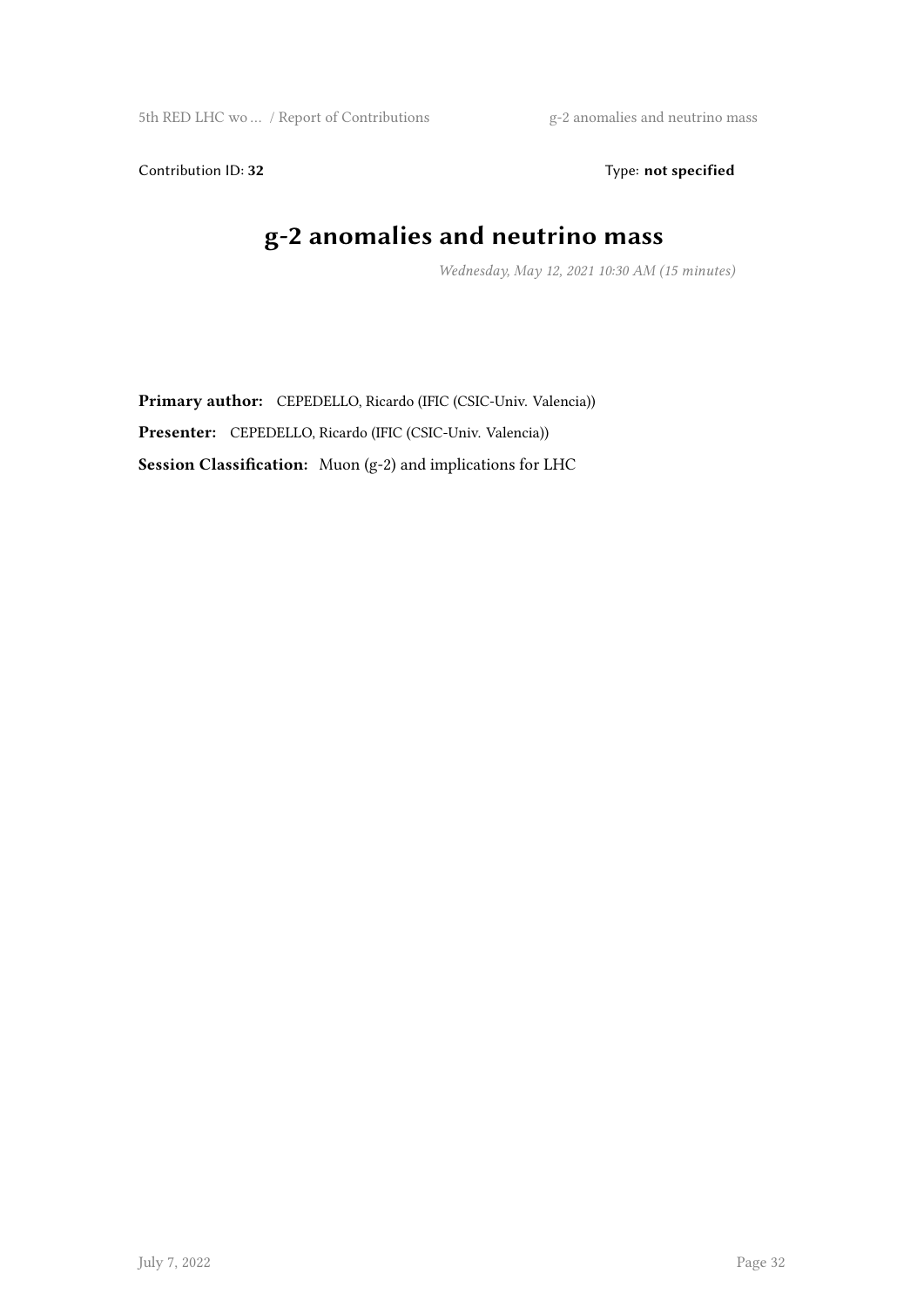5th RED LHC wo … / Report of Contributions Discussion

Contribution ID: 33 Type: **not specified** 

#### **Discussion**

*Wednesday, May 12, 2021 10:45 AM (15 minutes)*

**Session Classification:** Muon (g-2) and implications for LHC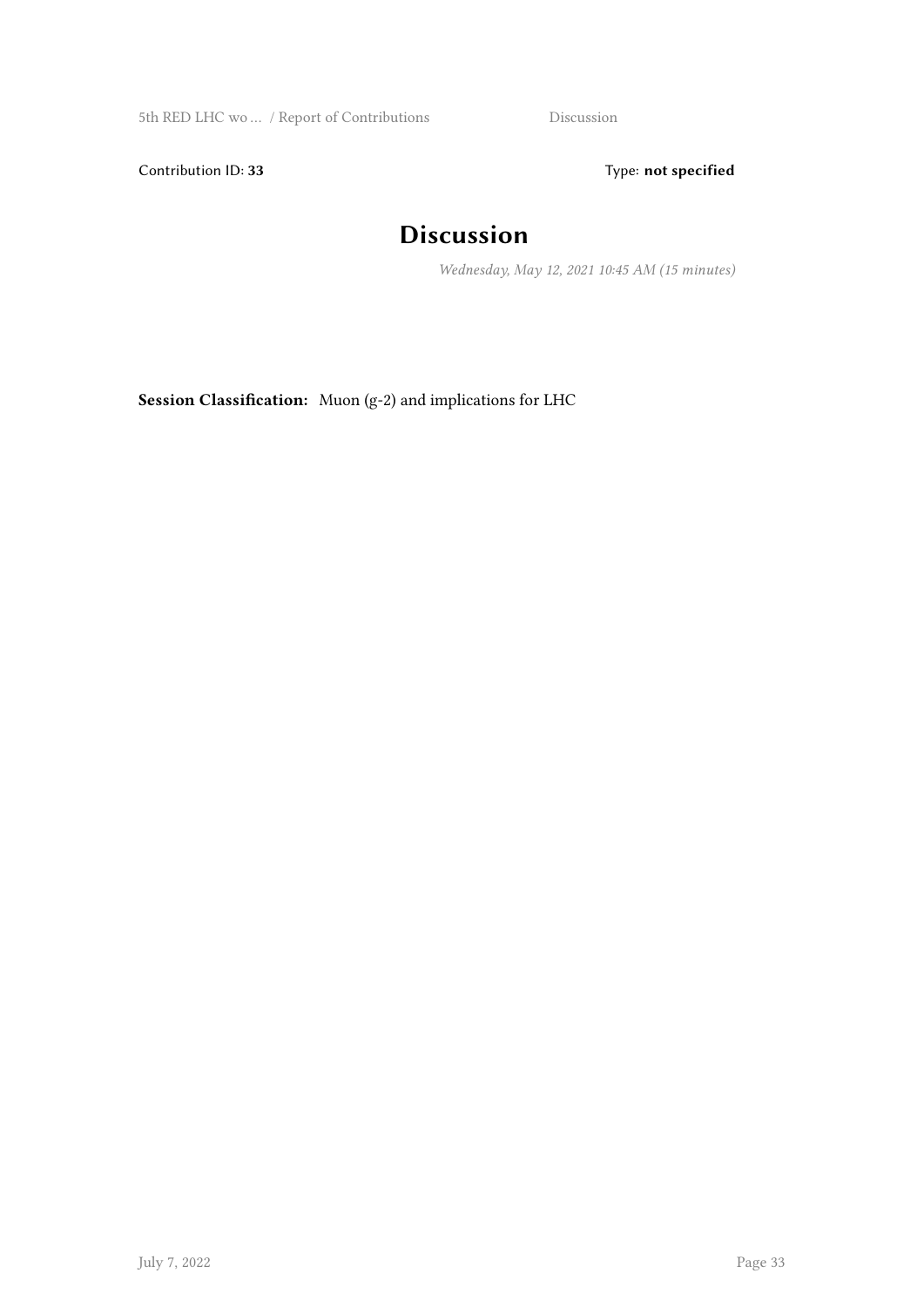Contribution ID: 34 Type: **not specified** 

## **Future of Red LHC**

*Wednesday, May 12, 2021 12:30 PM (30 minutes)*

**Presenter:** GARCIA, Carmen (Univ. of Valencia and CSIC (ES))

**Session Classification:** Dark Matter / Machine learning / Future of Red LHC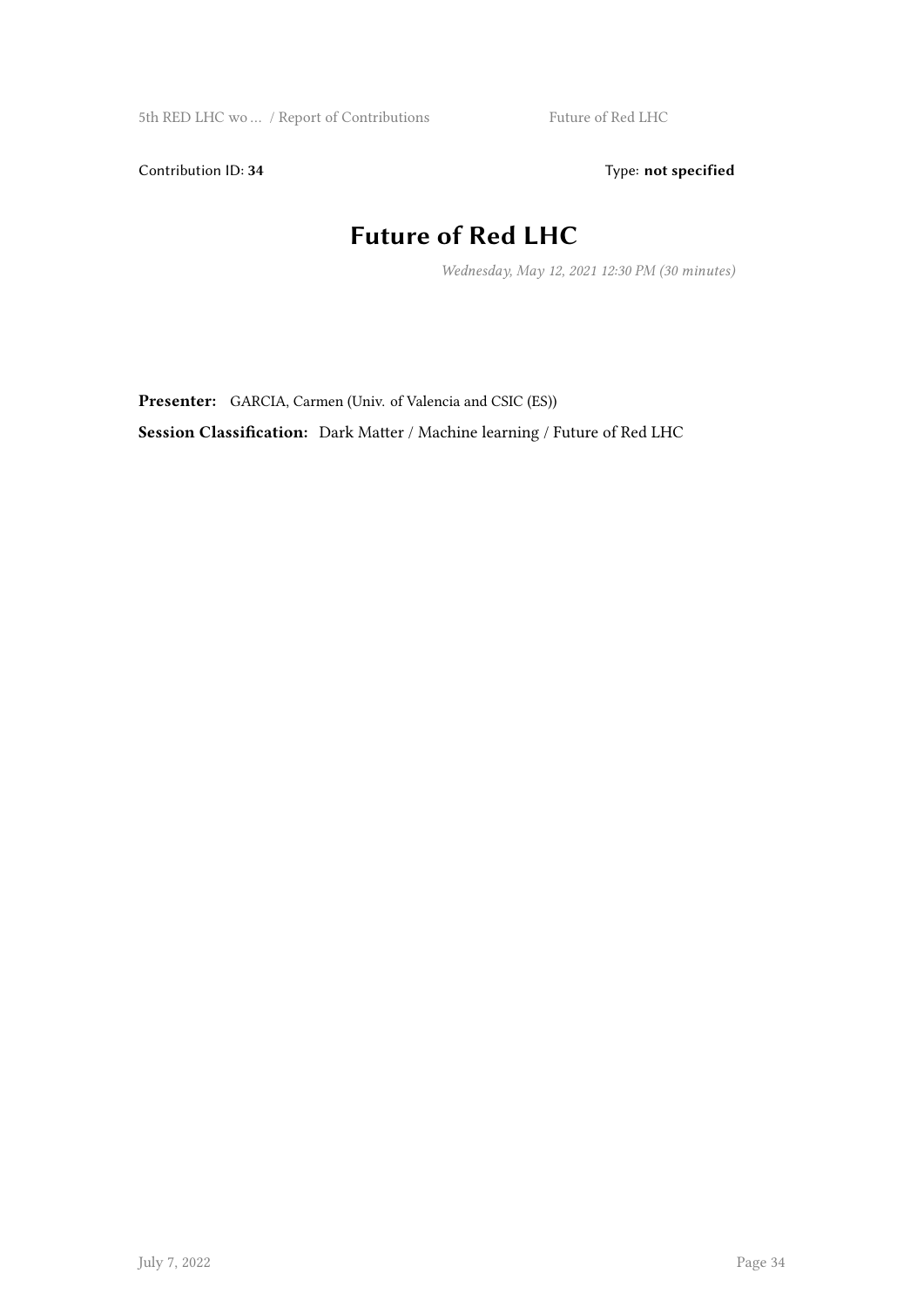5th RED LHC wo … / Report of Contributions tbc

Contribution ID: 35 Type: **not specified** 

**tbc**

**Session Classification:** Dark Matter / Machine learning / Future of Red LHC